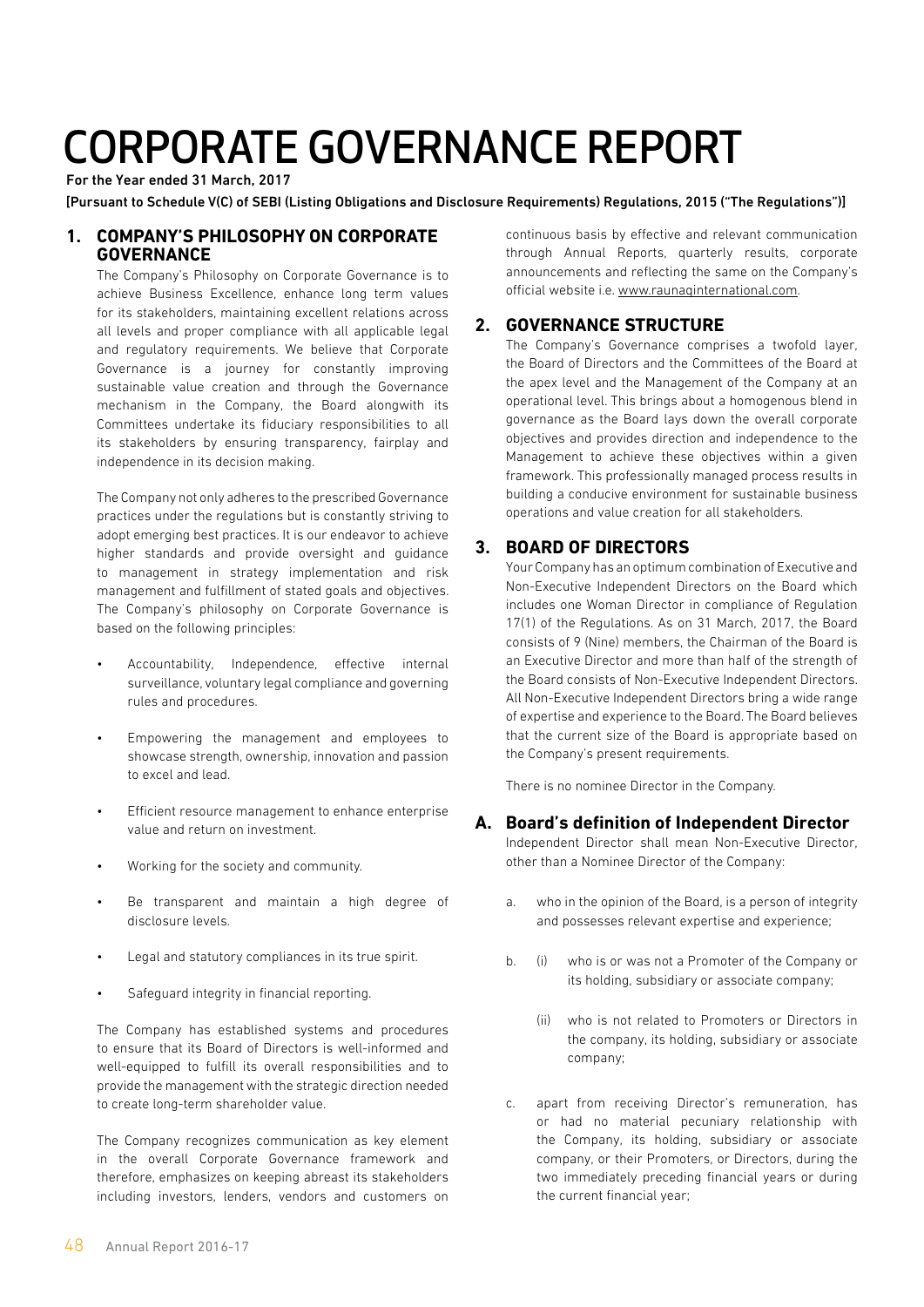(Formerly known as Raunaq International Limited)

statutory reports

- d. none of whose relatives has or had material pecuniary relationship or transaction with the Company, its holding, subsidiary or associate company, or their Promoters, or Directors, amounting to two per cent or more of its gross turnover or total income or fifty lakh rupees or such higher amount as may be prescribed, whichever is lower, during the two immediately preceding financial years or during the current financial year;
- e. who neither himself/herself nor any of his/her relatives:-
	- (i) holds or has held the position of a Key Managerial Personnel or is or has been employee of the Company or its holding, subsidiary or associate company in any of the three financial years immediately preceding the current financial year;
	- (ii) is or has been an employee or proprietor or a partner, in any of the three financial years immediately preceding the financial year in which he is proposed to be appointed, of:-
	- (A) a firm of Auditors or Company Secretaries in practice or Cost Auditors of the Company or its holding, subsidiary or associate company; or
	- (B) any legal or a consulting firm that has or had any transaction with the company, its holding, subsidiary or associate Company amounting to ten per cent or more of the gross turnover of such firm;
	- (iii) holds together with his relatives two per cent or more of the total voting power of the Company; or

 (iv) is a Chief Executive or Director, by whatever name called, of any non-profit organisation that receives twenty-five per cent or more of its receipts from the Company, any of its Promoters, Directors or its holding, subsidiary or associate company or that holds two per cent or more of the total voting power of the Company;

RAUNAQ EPC INTERNATIONAL LIMITED

- (v) is a material supplier, service provider or customer or a lessor or lessee of the Company;
- f. is not less than 21 years of age.

 The Board of Directors of the Company vide its resolution dated 03 February, 2012 has decided that the materiality/significance shall be ascertained on the following basis:

- The concept of 'materiality' is relevant from the total revenue inflow and/or outflow from and/ or to a particular individual/body, directly or indirectly, during a particular financial year.
- The term 'material' needs to be defined in percentage. One percent (1 per cent) or more of total turnover of the Company, as per latest audited annual financial statement.

 It has been confirmed by all the Independent Directors of the Company that as on 31 March, 2017, they fulfill the criteria of being "Independent Director" as stipulated under Regulation 16 of the Regulations.

The Table-1 gives Composition of the Board, Attendance record of the Directors at the Board Meetings and at the last Annual General Meeting (AGM); Number of their outside Directorships and their Memberships/ Chairmanships in Board Committees.

| <b>S. No.</b>  | Name of Director(s)                 | Category                              | <b>No. of Board</b><br>Meetings held/<br>attended | <b>Attendance</b><br>at last AGM | No. of outside<br><b>Directorships</b><br>held <sup>A</sup> |               | No. of Memberships/<br><b>Chairmanships in Board</b><br><b>Committees</b> <sup>B</sup> |
|----------------|-------------------------------------|---------------------------------------|---------------------------------------------------|----------------------------------|-------------------------------------------------------------|---------------|----------------------------------------------------------------------------------------|
|                |                                     |                                       |                                                   |                                  |                                                             | <b>Member</b> | Chairman                                                                               |
| $\mathbf{1}$ . | <sup>C</sup> Mr. Surinder P. Kanwar | Chairman and Managing<br>Director     | 4/4                                               | Present                          | $\overline{2}$                                              |               |                                                                                        |
| 2.             | <sup>c</sup> Mr. Sachit Kanwar      | Joint Managing Director               | 4/4                                               | Present                          |                                                             |               |                                                                                        |
| 3.             | <sup>D</sup> Mr. P.K. Mittal        | Non-Executive Independent<br>Director | 4/4                                               | Present                          |                                                             |               |                                                                                        |
| 4.             | Dr. Sanjeev Kumar                   | Non-Executive Independent<br>Director | 4/3                                               | Present                          | 3                                                           |               |                                                                                        |
| 5.             | Mr. V.K. Pargal                     | Non-Executive Independent<br>Director | 4/4                                               | Present                          | 2                                                           | 3             |                                                                                        |
| 6.             | Mr. Gautam Mukherjee                | Non-Executive Independent<br>Director | 4/3                                               | Absent                           |                                                             |               |                                                                                        |
| $7^{\circ}$    | Mr. N.V. Sriniyasan                 | Non-Executive Director                | 4/3                                               | Present                          |                                                             |               |                                                                                        |
| 8.             | Mr. Satya Prakash<br>Mangal         | Non-Executive Independent<br>Director | 4/4                                               | Present                          | $\mathfrak{D}$                                              | $\mathcal{P}$ | $\mathcal{P}$                                                                          |
| 9.             | Ms. Seethalakshmi<br>Venkataraman   | Non-Executive Independent<br>Director | 4/4                                               | Present                          |                                                             |               |                                                                                        |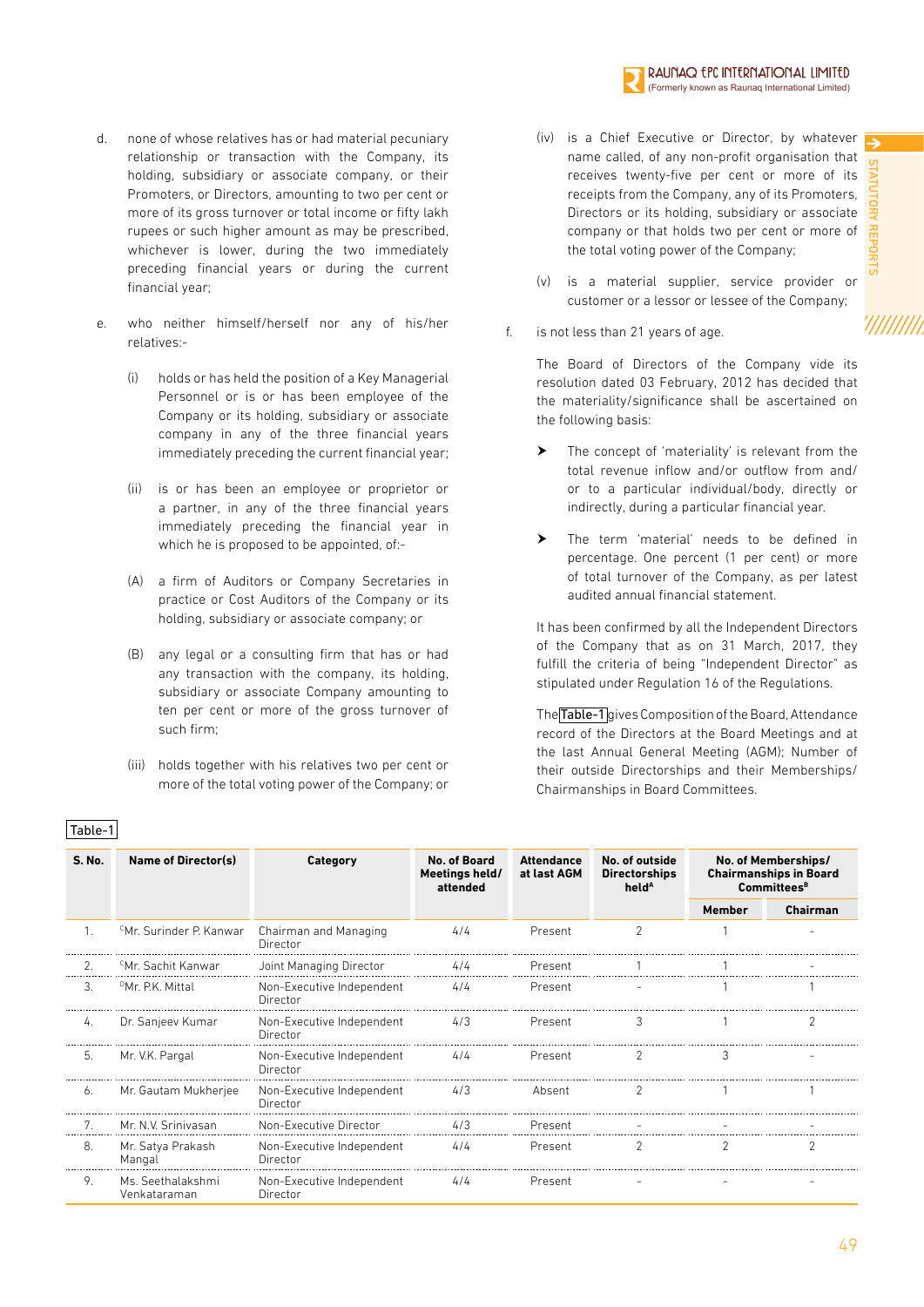**<sup>A</sup>**excluding directorship in Private Limited Companies, Alternate Directorship, Companies registered under Section 8 of the Companies Act, 2013 and Foreign Companies.

**B**For the purpose of considering the limit of the Committees on which a Director can serve, all Public Limited Companies, whether listed or not, are included and all other Companies including Private Limited Companies, Foreign Companies and the Companies under Section 8 of the Companies Act, 2013 are excluded and further, it includes Membership/Chairmanship of Audit Committee and Stakeholders' Relationship Committee only in terms of Regulation 26(1) of the Regulations. None of the Directors of your Company is a Member of more than 10 (Ten) Committees or is the Chairman of more than 5 (Five) Committees across all Public Limited Companies in which they are Directors. The Membership/Chairmanship also includes Membership/ Chairmanship in Raunaq EPC International Limited.

In terms of Regulation 25(1) of the Regulations, none of the Independent Director of the Company holds the position of the Independent Director in more than 7 (Seven) listed Companies, including Independent Directorship in Raunaq EPC International Limited and any such Director serving as a whole time Director in a listed Company is not serving as an Independent Director in more than 3 (Three) listed Companies including Raunaq EPC International Limited.

**<sup>C</sup>**Mr. Surinder P. Kanwar is the father of Mr. Sachit Kanwar. Mr. Sachit Kanwar has been appointed as Joint Managing Director with effect from 01 June, 2016 for a period of 5 (Five) years upto 31 May, 2021.

**PMr. P.K. Mittal is also providing professional/consultancy service** to the Company in his individual capacity. Professional fees paid to him for the year 2016-17 is ₹ 2,05,000/- (Rupees Two Lakhs Five Thousand Only). The Board is of the opinion that such payments in the context of overall expenditure by the Company, is not significant and does not affect his independence.

Apart from this, no other Non-Executive Director is related to any other Director inter-se and has any material pecuniary relationships/transactions vis-à-vis the Company (other than the sitting fees for attending the Board/Committee meetings).

The terms of appointment of the Directors appointed at the Annual General Meeting of the Company held on 03 August, 2016 are available on the website of the Company i.e. www.raunaqinternational.com.

In terms of Regulation 25(7) of the Regulations, the Company has adopted a familiarization programme for the Directors that covers familiarizing the Directors about the nature of the industry in which the Company operates, business model of the Company, their roles, responsibilities and other relevant details by way of:

 Circulation of an elaborated note on business operations with regard to the operations and financial position of the Company as at the end of each quarter with the Agenda of each Board Meeting.

- Apprising the Board members about the operations at the ongoing project sites of the Company, the various clients, the new projects awarded to the Company, the debtors position and other details of the ongoing project sites so as to provide the Board a brief idea of the various types of jobs carried upon by the Company and their periodic developments.
- Updating the Directors of any amendments in laws, rules and regulations as applicable on the Company through various presentations at the Board Meeting(s) in consultation with the Statutory Auditors, Internal Auditors and the Secretarial Auditors of the Company likewise the Companies Act, SEBI Laws and such other laws and regulations as may be applicable.
- Various presentations are conducted at meetings of the Board/Committees of the Board periodically to familiarize the Directors with the business performance, business strategy, operations and functions of the Company. Such presentations help Directors to understand the Company's Strategy, Operations, Market Competition, Organization Structure, Risk Analysis and such other areas.

The details of familiarization programme during the Financial Year 2016-17 are available on the official website of the Company i.e. www.raunaqinternational.com under the link: http://www.raunaqinternational.com/pdf/detailsof-familiarization-programme-for-independent-director-FY-16-17.pdf.

# **B. Board Meetings**

During the financial year 2016-17, 4 (Four) Board Meetings were held on the following dates. The gap between any two meetings was not more than 120 (one hundred and twenty) days as mandated in Regulation 17(2) of the Regulations:-

- 27 May, 2016;
- 03 August, 2016;
- 26 October, 2016; and
- 01 February, 2017

The Company Secretary prepares the agenda and explanatory notes, in consultation with the Chairman and Managing Director, Joint Managing Director and Chief Financial Officer and circulates the same in advance to the Directors. The Board meets at least once every quarter inter alia to review the quarterly results. Additional meetings are held, when necessary. Presentations are made to the Board on the business operations and performance of the Company. The minutes of the proceedings of the meetings of the Board of Directors are noted and the draft minutes are circulated amongst the members of the Board for their perusal. Comments, if any received from the Directors are also incorporated in the minutes, in consultation with the Chairman and Managing Director. The Minutes are signed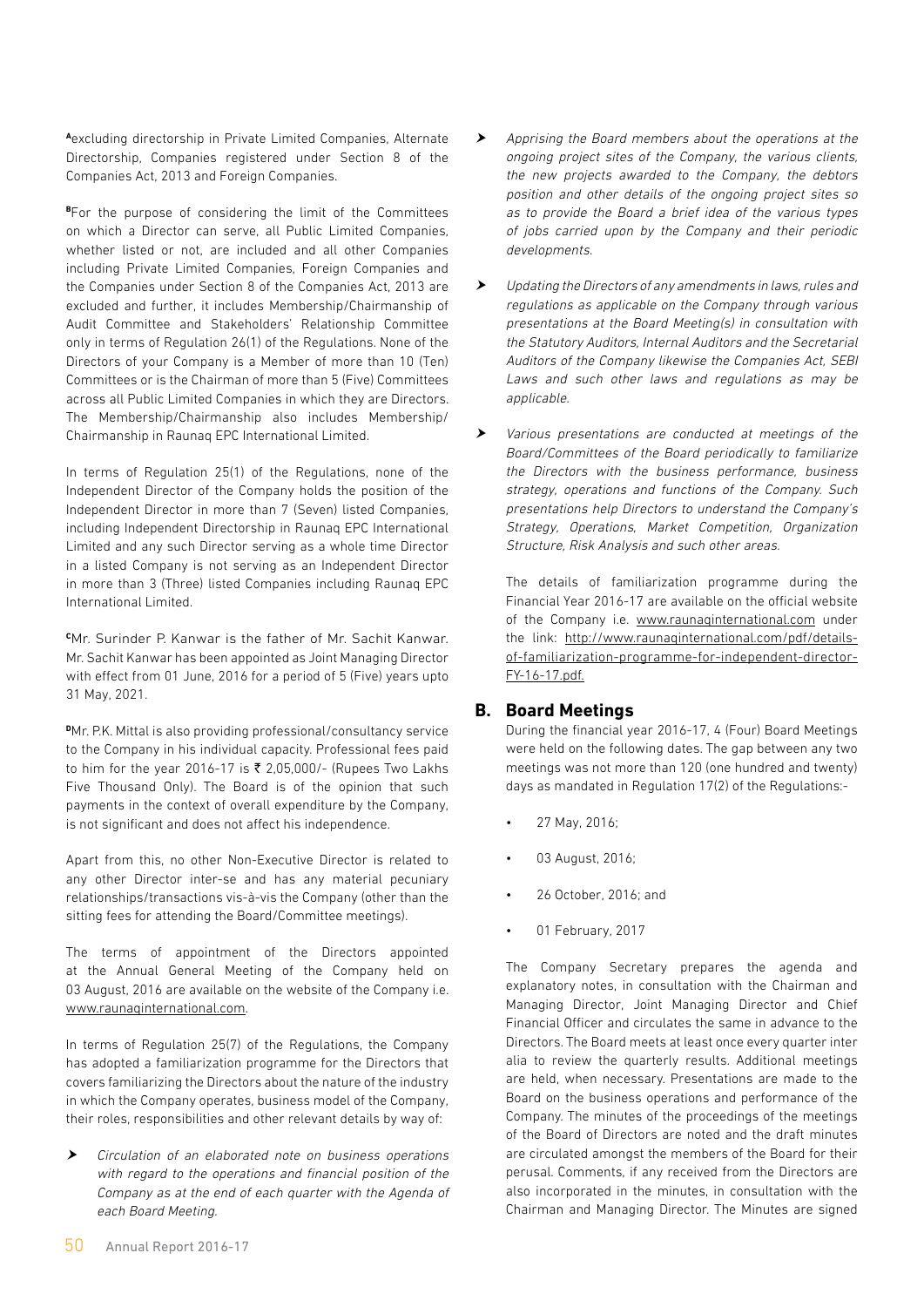by Chairman of the Board at the next meeting and signed minutes are circulated amongst the members of the Board for their perusal. Senior management personnel are invited to provide additional inputs for the items being discussed by the Board of Directors as and when considered necessary.

Post Meeting Follow Up System: The Company has an effective post Board Meeting follow up procedure. Action Taken Report on the decisions taken in a meeting are placed at the immediately succeeding meeting for information of the Board.

# **C. Information supplied to the Board**

The Board has complete access to all information with the Company. The information is provided to the Board on regular basis and the agenda papers for the meetings are circulated in advance of each meeting. The information supplied to the Board includes the following, extent to the applicability during the year as per Regulation 17(7) read with Schedule II of the Regulations.

- Annual Operating Plans and Budgets and any updates.
- Capital budgets and any updates.
- Quarterly, Half Yearly and Yearly Results of the Company.
- Minutes of the Meetings of Audit Committee and other Committees of the Board.

The Board periodically reviews the compliance reports of all laws applicable to the Company prepared by the Company along with the declaration made by all the respective departmental heads and by the Joint Managing Director regarding compliance with all applicable laws.

# **4. BOARD COMMITTEES**

# A. Audit Committee

## I. Constitution and Composition

In terms of Regulation 18 of the Regulations, the "Audit Committee" comprises of the following 4 (Four) Non-Executive and Independent Directors, who have financial/accounting acumen to specifically look into internal controls and audit procedures. All the members are financially literate and have accounting and financial management expertise. The Table-2 gives the composition of the Audit Committee and attendance record of members of the Committee:

# Table-2

| S. No.        | Name of Member              | <b>Designation</b> | No. of meetings<br>Held/Attended |
|---------------|-----------------------------|--------------------|----------------------------------|
|               | Dr. Sanjeev Kumar           | Chairman           | 4/3                              |
| $\mathcal{P}$ | Mr. P.K. Mittal             | Member             | 4/4                              |
| 3.            | Mr. V.K. Pargal             | Member             | 4/4                              |
| 4.            | Mr. Satya Prakash<br>Mangal | Member             | 4/4                              |

In addition to the Members of the Audit Committee, the Chief Executive Officer, Chief Financial Officer, Internal Auditors and Statutory Auditors attended the meetings of the Committee as invitees. Members held discussions with Statutory Auditors during the meetings of the Committee. The Audit Committee reviewed the quarterly, half-yearly and year to date un-audited and annual audited financials of the Company before submission to the Board of Directors for its consideration and approval. The Committee also reviewed the internal control systems and internal audit reports.

(Formerly known as Raunaq International Limited)

RAUNAQ EPC INTERNATIONAL LIMITED

The Chairman of the Committee was present at the last Annual General Meeting and replied to the queries of the shareholders to their satisfaction.

 Mr. Kaushal Narula, Company Secretary of the Company acted as Secretary to the Audit Committee Meetings as aforesaid.

#### II. Audit Committee Meetings

During the year, 4 (Four) meetings of the Audit Committee were held on the following dates in terms of Regulation 18 of the Regulations:

- 27 May, 2016;
- 03 August, 2016;
- 26 October, 2016; and
- 01 February, 2017

#### III. Powers of Audit Committee

The Audit Committee has been empowered with the adequate powers as mandated in Regulation 18 of the Regulations which includes the following:

- 1. To investigate any activity within its terms of reference.
- 2. To seek information from any employee.
- 3. To obtain outside legal or other professional advice.
- 4. To secure attendance of outsiders with relevant expertise, if it considers necessary.

# IV. Role of Audit Committee

The role of the Audit Committee in terms of Regulation 18 of the Regulations includes the following:

- 1. Oversight of the Company's financial reporting process and the disclosure of its financial information to ensure that the financial statement is correct, sufficient and credible;
- 2. Recommendation for appointment, remuneration and terms of appointment of auditors of the Company;
- 3. Approval of payment to Statutory Auditors for any other services rendered by the Statutory Auditors;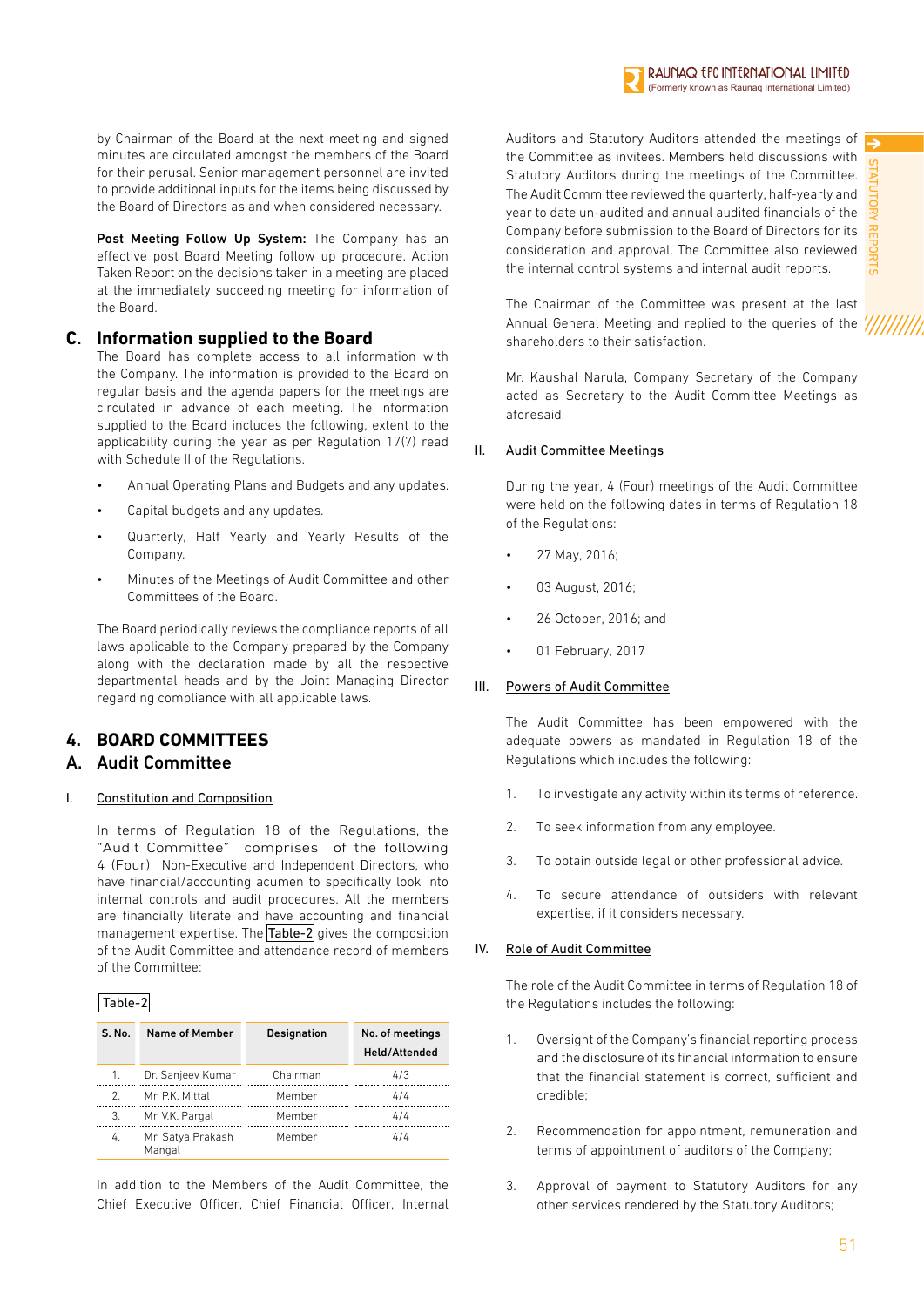- 4. Reviewing, with the management, the annual financial statements and auditor's report thereon before submission to the Board for approval, with particular reference to:
	- a. matters required to be included in the director's responsibility statement to be included in the board's report in terms of clause (c) of sub-section 3 of Section 134 of the Companies Act, 2013.
	- b. changes, if any, in accounting policies and practices and reasons for the same.
	- c. major accounting entries involving estimates based on the exercise of judgment by management.
	- d. significant adjustments made in the financial statements arising out of audit findings.
	- e. compliance with listing and other legal requirements relating to financial statements.
	- f. disclosure of any related party transactions.
	- g. modified opinion(s) in the draft audit report.
- 5. Reviewing, with the management, the quarterly financial statements before submission to the Board for approval;
- 6. Reviewing, with the management, the statement of uses/application of funds raised through an issue (public issue, rights issue, preferential issue, etc.), the statement of funds utilized for purposes other than those stated in the offer document/prospectus/ notice and the report submitted by the monitoring agency monitoring the utilisation of proceeds of a public or rights issue and making appropriate recommendations to the Board to take up steps in this matter;
- 7. Reviewing and monitoring the auditor's independence and performance and effectiveness of audit process;
- 8. Approval or any subsequent modification of transactions of the Company with related parties;
- 9. Scrutiny of inter-corporate loans and investments;
- 10. Valuation of undertakings or assets of the Company, wherever it is necessary;
- 11. Evaluation of internal financial controls and risk management systems;
- 12. Reviewing, with the management, performance of statutory and internal auditors, adequacy of the internal control systems;
- 13. Reviewing the adequacy of internal audit function, if any, including the structure of the internal audit department, staffing and seniority of the official heading the department, reporting structure coverage and frequency of internal audit;
- 14. Discussion with internal auditors of any significant findings and follow up there on;
- 15. Reviewing the findings of any internal investigations by the internal auditors into matters where there is suspected fraud or irregularity or a failure of internal control systems of a material nature and reporting the matter to the Board;
- 16. Discussion with statutory auditors before the audit commences, about the nature and scope of audit as well as post-audit discussion to ascertain any area of concern;
- 17. To look into the reasons for substantial defaults in the payment to the depositors, debenture holders, shareholders (in case of non-payment of declared dividends) and creditors;
- 18. To review the functioning of the whistle blower mechanism;
- 19. Approval of appointment of Chief Financial Officer (CFO) (i.e., the whole-time Finance Director or any other person heading the finance function or discharging that function) after assessing the qualifications, experience and background, etc. of the candidate;
- 20. Carrying out any other function as is mentioned in the terms of reference of the Audit Committee.

The Audit Committee may also review such matters as may be referred to it by the Board or which may be specified as role of the Audit Committee under amendments, if any, from time to time, to the Regulations, Companies Act and other Statutes.

# V. Review of Information by Audit Committee

The Audit Committee reviews the following information:

- 1. Management Discussion and Analysis of financial condition and results of operations;
- 2. Statement of significant Related Party Transactions (as defined by the Audit Committee), submitted by Management;
- 3. Management letters/letters of internal control weaknesses issued by the Statutory Auditors;
- 4. Internal Audit Reports relating to internal control weaknesses;
- 5. The appointment, removal and terms of remuneration of the Chief Internal Auditor shall be subject to review by the Audit Committee; and
- 6. Statement of deviations, if required.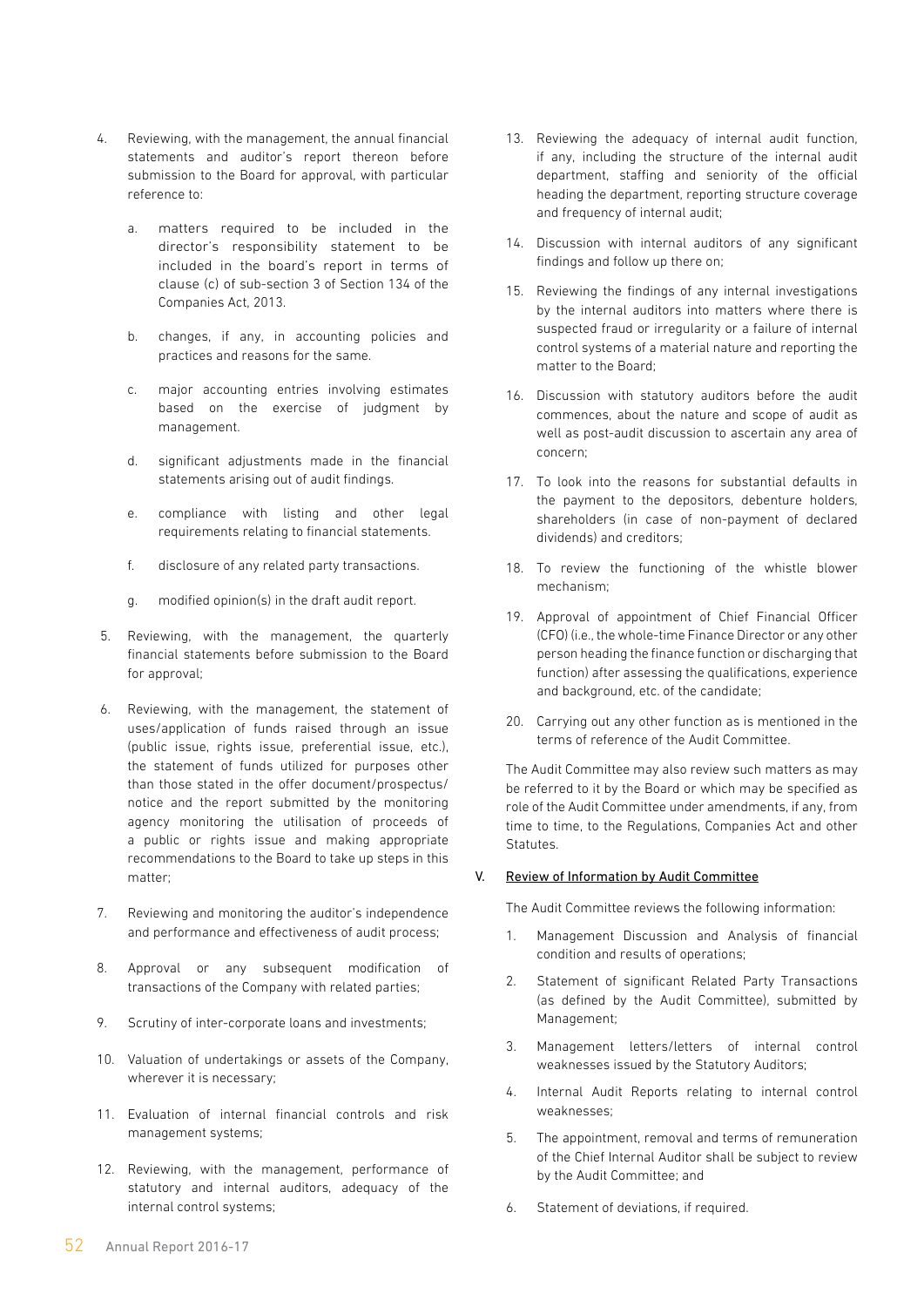statutory reports

# **B. Nomination and Remuneration Committee**

# I. Constitution and Composition

In terms of Section 178 of the Companies Act, 2013 and Regulation 19 of the Regulations, the Nomination and Remuneration Committee constitutes of following 4 (four) Directors as members. Table-3 gives the composition of the Nomination and Remuneration Committee and the attendance record of the members of the committee.

## $|$  Table-3 $|$

| S. No.        | <b>Name of Member</b>     | <b>Designation</b> | No. of meetings<br>Held/Attended |
|---------------|---------------------------|--------------------|----------------------------------|
| 1.            | Dr. Sanjeev Kumar         | Chairman           | 2/1                              |
| $\mathcal{P}$ | Mr. Surinder P.<br>Kanwar | Member             | 212                              |
| 3.            | Mr. P.K. Mittal           | Member             | 212                              |
| 4.            | Mr. Gautam<br>Mukherjee   | Member             | 212                              |

 Dr. Sanjeev Kumar, Mr. P.K. Mittal and Mr. Gautam Mukherjee are Non-Executive Independent Directors and Mr. Surinder P. Kanwar is Chairman and Managing Director of the Company.

## II. Nomination and Remuneration Committee Meetings

During the Financial Year 2016-17, 2 (Two) meetings of the Nomination and Remuneration Committee were held. Table-4 gives the details of the date and purpose of the meetings of Nomination and Remuneration Committee: -



| S.<br>No. | Date of Meeting      | <b>Purpose</b>                                                                                                                                                                                                                        |
|-----------|----------------------|---------------------------------------------------------------------------------------------------------------------------------------------------------------------------------------------------------------------------------------|
| 1.        | 27 May, 2016         | • Consideration and approval of<br>the re-appointment of Mr. Sachit<br>Kanwar as Joint Managing Director<br>of the company for a further period<br>of 5 (five) years w.e.f. 01 June,<br>2016, along with the proposed<br>remuneration |
|           |                      | • Consideration and recommendation<br>of the appraisal of Key Managerial<br>Personnel (KMP) and Senior<br>Management Personnel of the<br>Company to the Board of Directors                                                            |
|           | 2. 01 February, 2017 | Noting of the performance<br>evaluation of Independent Directors<br>carried on by the Board of Directors<br>and performance evaluation by<br>the Independent Directors in their<br>separate meeting                                   |

The Chairman of the Nomination and Remuneration Committee was present at the last Annual General Meeting and replied to the queries of the shareholders to their satisfaction.

 Mr. Kaushal Narula, Company Secretary of the Company acted as Secretary to the Nomination and Remuneration Committee meetings as aforesaid.

# III. Role of Nomination and Remuneration Committee

The role of the Nomination and Remuneration Committee in terms of the Regulations includes the following:

- 1. formulation of the criteria for determining qualifications, positive attributes and independence of a Director and recommend to the Board a policy, relating to the remuneration of the Directors, Key Managerial Personnel and other employees;
- 2. formulation of criteria for evaluation of performance of ///////////////////// Independent Directors and the Board;
- 3. devising a policy on Board diversity;
- 4. identifying persons who are qualified to become Directors and who may be appointed in senior management in accordance with the criteria laid down and recommend to the Board of Directors their appointment and removal.
- 5. deciding whether to extend or continue the term of appointment of the Independent Directors, on the basis of the report of performance evaluation of Independent Directors.

 Pursuant to Schedule V to the Companies Act, 2013, in case of no profits or inadequate profits, the Nomination and Remuneration Committee has been empowered to consider, approve and recommend the remuneration of Whole Time Director/Managing Director.

# IV. Nomination and Remuneration Policy

Pursuant to the provisions of the Companies Act, 2013 read with Regulation 19 of the Regulations, the policy on nomination and remuneration of Directors, Key Managerial Personnel and Senior Management as approved by the Board is available on the website of the Company i.e. www.raunaqinternational.com.

The objectives and purpose of the said policy are:

- To lay down criteria and terms and conditions with regard to identifying persons who are qualified to become Directors (Executive and Non-Executive) and persons who may be appointed in Senior Management and Key Managerial positions and to determine their remuneration.
- To determine remuneration based on the Company's size and financial position and trends and practices on remuneration prevailing in peer companies, in the Construction industry.
- To carry out evaluation of the performance of Directors, as well as Key Managerial and Senior Management Personnel.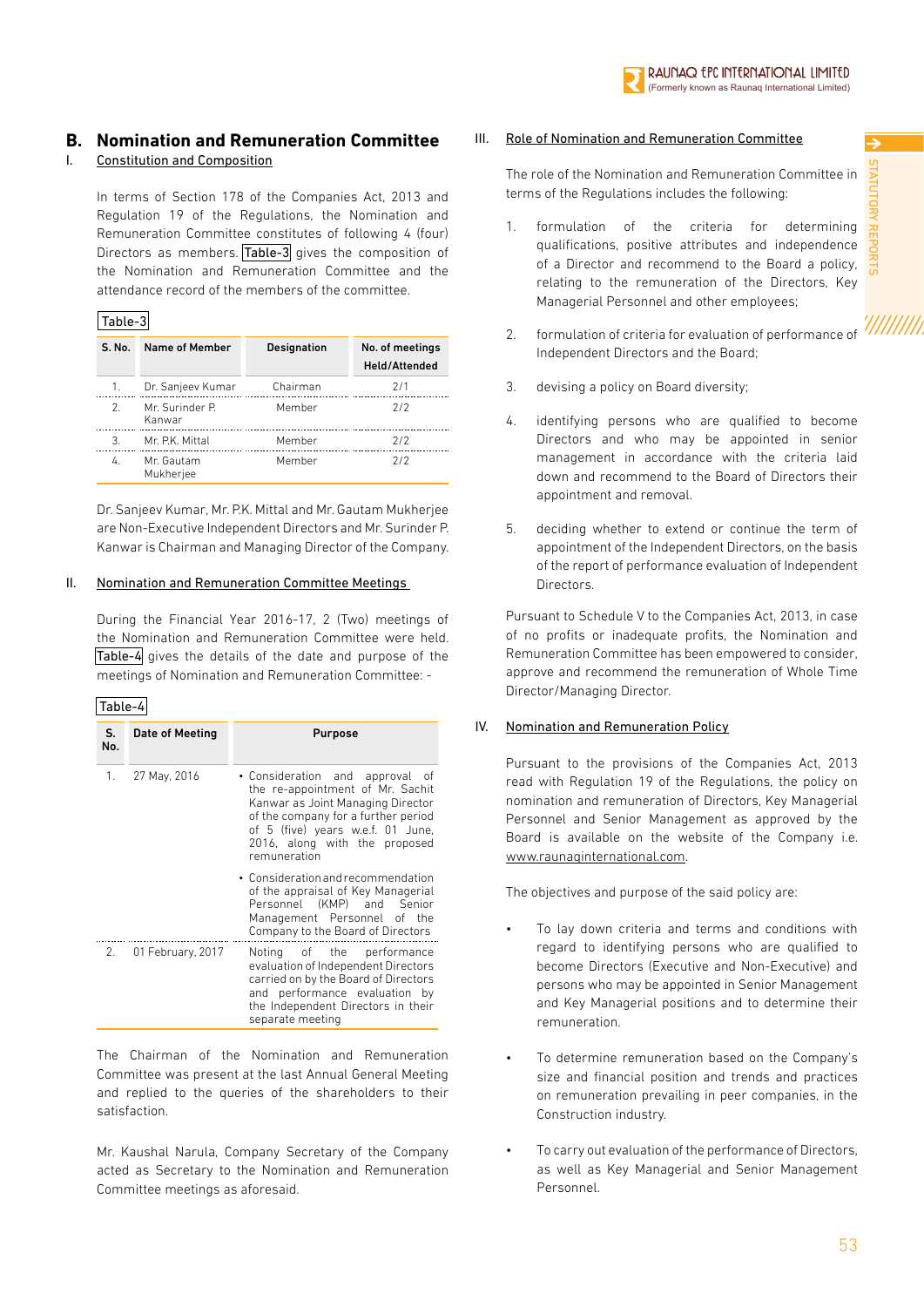- To provide them reward linked directly to their effort, performance, dedication and achievement relating to the Company's operations.
- To retain, motivate and promote talent and to ensure long term sustainability of talented managerial persons and create competitive advantage.

 While deciding the remuneration for Directors, Key Managerial Personnel and other employees, the Board and the Nomination and Remuneration Committee takes into consideration the performance of the Company, the current trends in the industry, the qualification of the appointee(s), positive attributes, their independence, expertise, past performance and other relevant factors. The Board/ Committee regularly keeps track of the market trends in terms of compensation levels and practices in relevant industries. This information is used to review the Company's remuneration policy from time to time.

## V. Policy on Board Diversity

In terms of Regulation 19 of the Regulations, the Nomination and Remuneration Committee formed the policy on Board Diversity to provide for having a broad experience and diversity on the Board. The said policy is a part of Nomination and Remuneration Policy.

#### VI. Performance Evaluation

In terms of Regulation 17 of the Regulations, the Board of Directors in its meeting held on 01 February, 2017 evaluated the performance of Independent Directors in terms of criteria of performance evaluation as laid down by Nomination and Remuneration Committee which covers the area relevant to their role as Independent Director in the Company.

During the Financial Year 2016-17, a separate meeting of the Independent Directors of the Company was held on 01 February, 2017 in terms of Regulation 25 of the Regulations.

The Independent Directors in their separate meeting:

- i. reviewed the performance of non-independent Directors and the Board as a whole;
- ii. reviewed the performance of the Chairperson of the Company, taking into account the views of executive directors and non-executive directors;
- iii. assessed the quality, quantity and timeliness of flow of information between the Company management and the Board that is necessary for the Board to effectively and reasonably perform their duties.

#### VII. Remuneration of Directors for 2016-17

| Table-5                                       |                                                             |                              |                                                                                                                                                                                                                                       | (₹ in Lacs) |
|-----------------------------------------------|-------------------------------------------------------------|------------------------------|---------------------------------------------------------------------------------------------------------------------------------------------------------------------------------------------------------------------------------------|-------------|
| <b>Name of Members</b>                        | NON-EXECUTIVE INDEPENDENT DIRECTORS<br><b>Sitting Fees#</b> |                              | <b>Salaries and Perquisites</b>                                                                                                                                                                                                       | Total       |
|                                               | Board<br>Meetings                                           | Committee<br><b>Meetings</b> |                                                                                                                                                                                                                                       |             |
| Dr. Sanjeev Kumar                             | 0.35                                                        | 0.40                         | Nil                                                                                                                                                                                                                                   | 0.75        |
|                                               |                                                             |                              |                                                                                                                                                                                                                                       |             |
| Mr. P.K. Mittal                               | 0.46                                                        | 0.68                         | Nil                                                                                                                                                                                                                                   | 1.14        |
| Mr. Gautam Mukherjee 0.35                     |                                                             | 0.05                         | Nil                                                                                                                                                                                                                                   | 0.40        |
| Mr. N.V. Srinivasan                           |                                                             |                              | $0.35$ $0.00$ $0.00$ $0.00$ $0.00$ $0.00$ $0.00$ $0.00$ $0.00$ $0.00$ $0.00$ $0.00$ $0.00$ $0.00$ $0.00$ $0.00$ $0.00$ $0.00$ $0.00$ $0.00$ $0.00$ $0.00$ $0.00$ $0.00$ $0.00$ $0.00$ $0.00$ $0.00$ $0.00$ $0.00$ $0.00$ $0.0$<br>Nil | 0.35        |
| Mr. Satya Prakash Mangal 0.46                 |                                                             | 0.51                         | Nil                                                                                                                                                                                                                                   | 0.97        |
| Ms. Seethalakshmi<br>Venkataraman             | 0.46                                                        | 0.00                         | Nil                                                                                                                                                                                                                                   | 0.46        |
|                                               |                                                             |                              | Sub-Total (A)                                                                                                                                                                                                                         | 4.99        |
|                                               |                                                             |                              | <b>EXECUTIVE DIRECTORS</b>                                                                                                                                                                                                            |             |
| Mr. Surinder P. Kanwar<br>Chairman & Managing | Nil                                                         | Nil                          | 0.00<br>Salary<br>٠                                                                                                                                                                                                                   |             |
| Director                                      |                                                             |                              | Contribution to provident<br>and other funds (*)                                                                                                                                                                                      |             |
|                                               |                                                             |                              | Monetary value of<br>٠<br>perquisites (**)                                                                                                                                                                                            | ##0.00      |
| Mr. Sachit Kanwar                             | Nil                                                         | Nil                          | Salary and allowances<br>73.00                                                                                                                                                                                                        |             |
| Joint Managing Director                       |                                                             |                              | Contribution to provident<br>7.56<br>٠<br>and other funds (*)                                                                                                                                                                         |             |
|                                               |                                                             |                              | Monetary value of<br>10.99<br>perquisites (**)                                                                                                                                                                                        | 91.55       |
|                                               |                                                             |                              | Sub-Total (B)                                                                                                                                                                                                                         | 91.55       |
|                                               |                                                             |                              | <b>Grand Total</b>                                                                                                                                                                                                                    | 96.54       |

- # Inclusive of Service Tax @ 14.50% and 15.00% as applicable during the year.
- Excludes provision for gratuity which is determined on the basis of actuarial valuation done on an overall basis for the Company.
- \*\* Excludes provision for compensated absences which is made based on the actuarial valuation done on an overall basis for the Company.
- ## Token remuneration of  $\bar{\bar{\xi}}$  1.00 per month.

There is no notice period or severance fee in respect of appointment of any of the above Managerial Personnel. Neither Mr. Surinder P. Kanwar nor Mr. Sachit Kanwar is entitled for any performance linked incentives and the Company does not have any Stock Option Scheme.

The Company has paid remuneration to the Non-Executive Independent Directors by way of sitting fees at the rate of ₹ 10,000/- (Rupees Ten Thousand Only) for attending each meeting of the Board and Audit Committee and  $\bar{\tau}$  5,000/-(Rupees Five Thousand Only) for other Committees of the Board of Directors of the Company.

# **C. Stakeholders' Relationship Committee**

In terms of the provisions of the Companies Act, 2013 and Regulation 20 of the Regulations, the "Stakeholders' Relationship Committee" constitutes of following 3 (Three) Directors as members.

The "Stakeholders' Relationship Committee" has been empowered to consider and resolve the grievances of shareholders of the Company including complaints related to transfer of shares, non-receipt of balance sheet,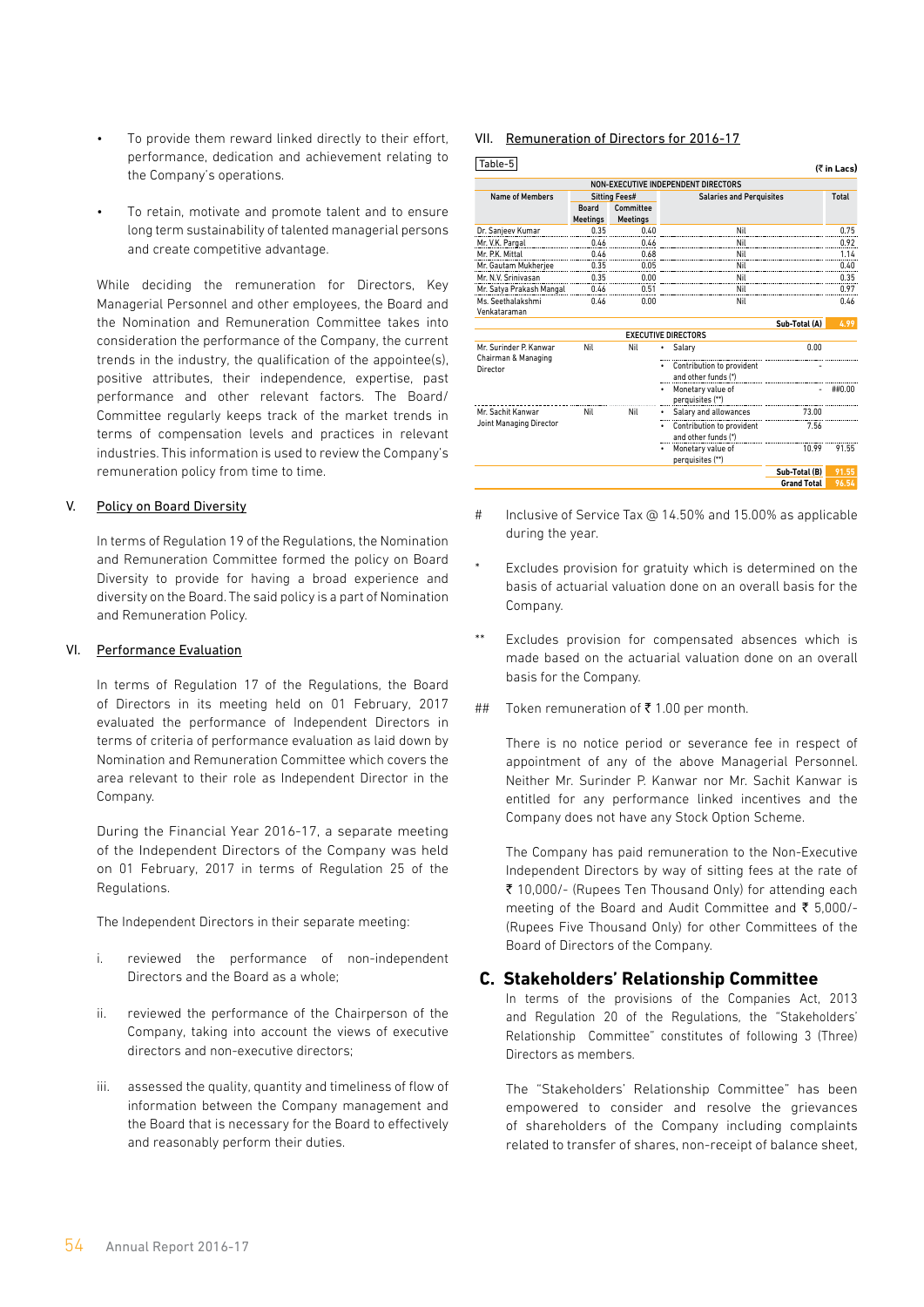RAUNAQ EPC INTERNATIONAL LIMITED (Formerly known as Raunaq International Limited)

non-receipt of declared dividends and other miscellaneous grievances. The said Committee is also authorized to effect transfers/transmissions of Equity Shares/Debentures and other securities and also to issue Duplicate Share Certificates and other securities and matters related or incidental thereto.

The Table-6 gives the composition of the Stakeholders' Relationship Committee and the attendance record of Members of the Stakeholders' Relationship Committee:

Table-6

| S. No. | <b>Name of Member</b>  | <b>Designation</b> | No. of<br>meetings<br>Held/<br><b>Attended</b> |
|--------|------------------------|--------------------|------------------------------------------------|
|        | Mr. P.K. Mittal        | Chairman           | 1/1                                            |
| 2      | Mr. Surinder P. Kanwar | Member             | 1/1                                            |
| 3      | Mr. Sachit Kanwar      | Member             | 1 / 1                                          |

Mr. P.K. Mittal is Non-Executive Independent Director, Mr. Surinder P. Kanwar is the Chairman & Managing Director and Mr. Sachit Kanwar is the Joint Managing Director of the Company.

# I. Stakeholder's Relationship Committee Meetings

During the Financial Year 2016-17, the Committee met 1 (One) time on 27 May, 2016 and the Committee took note of status of requests received from the Shareholders for Dematerialisation, Rematerialisation, non-receipt of annual report, non-receipt of declared dividend, Transfers and Transmission of Shares as on 31 March, 2016.

 Mr. Kaushal Narula, Company Secretary of the Company acted as Secretary to the Stakeholder's Relationship Committee Meeting as aforesaid.

# II. Sub-Committee

In order to have speedy disposal of the Shareholders'/ Investors' requests for transfer and transmission, a Sub-Committee consisting of the following Directors/ Officers of the Company is in place for effecting transfer/ transmission/split/consolidation of shares.

The Sub-Committee has also been empowered to approve the issue of Duplicate Share Certificates representing upto 500 Equity shares of the Company in lieu of those which are reported to be lost/misplaced by the shareholders upon the execution of the requisite Indemnity and other related documents.

- a. Mr. Surinder P. Kanwar, Chairman and Managing Director
- b. Mr. Sachit Kanwar, Joint Managing Director
- c. Mr. Shalesh Kumar, Chief Financial Officer
- d. Mr. Kaushal Narula, Company Secretary

Any two of the above are authorised to consider and approve the transfer/transmission/split/consolidation of shares and to approve the issue of Duplicate Share Certificate(s) representing upto 500 Equity Shares of the Company. The Sub-Committee is attending to above said formalities at least once in a fortnight.

# III. Status of Investor Complaints/Requests

| No. of Complaints received during financial<br>year 2016-17 | <b>NIL</b>     |  |  |  |
|-------------------------------------------------------------|----------------|--|--|--|
| No. of Complaints resolved to the                           | NOT APPLICABLE |  |  |  |
| satisfaction of stakeholders during                         |                |  |  |  |
| financial year 2016-17                                      |                |  |  |  |

No. of pending requests for share transfers, transmissions, dematerialisations and rematerialisations as on 31 March, 2017.

| <b>Particulars</b>          | No. of<br><b>Requests</b> | No. of<br><b>Securities</b> |
|-----------------------------|---------------------------|-----------------------------|
| Transfers and Transmissions | NIL                       | NII                         |
| Dematerialisations and      | NII                       | NII                         |
| Rematerialisations          |                           |                             |

In terms of Regulation 13 of the Regulations, the Company has filed the status of investor complaints at the end of each quarter with BSE Limited (BSE) through BSE Listing Centre duly signed by Mr. Kaushal Narula, Compliance Officer of the Company.

# **D. Corporate Social Responsibility Committee ("CSR Committee")**

# I. Constitution and Composition

Table-7

In terms of provisions of Section 135 of the Companies Act, 2013, the Corporate Social Responsibility Committee ("CSR Committee") constitutes of following 4 (Four) Directors as members to monitor the Corporate Social Responsibility Policy as approved by the Board and recommend the amount of expenditure to be incurred on the activities referred to in the said policy.

A copy of the said policy is available on website of the Company i.e. www.raunaqinternational.com.

The Table-7 gives the composition of the CSR Committee:

| able-71                         |                          |                    |
|---------------------------------|--------------------------|--------------------|
| S. No.<br><b>Name of Member</b> |                          | <b>Designation</b> |
| $1_{\cdot}$                     | Mr. Surinder P. Kanwar   | Chairman           |
| 2                               | Mr. Sachit Kanwar        | Member             |
| 3                               | Mr. P.K. Mittal          | Member             |
| 4.                              | Mr. Satya Prakash Mangal | Member             |
|                                 |                          |                    |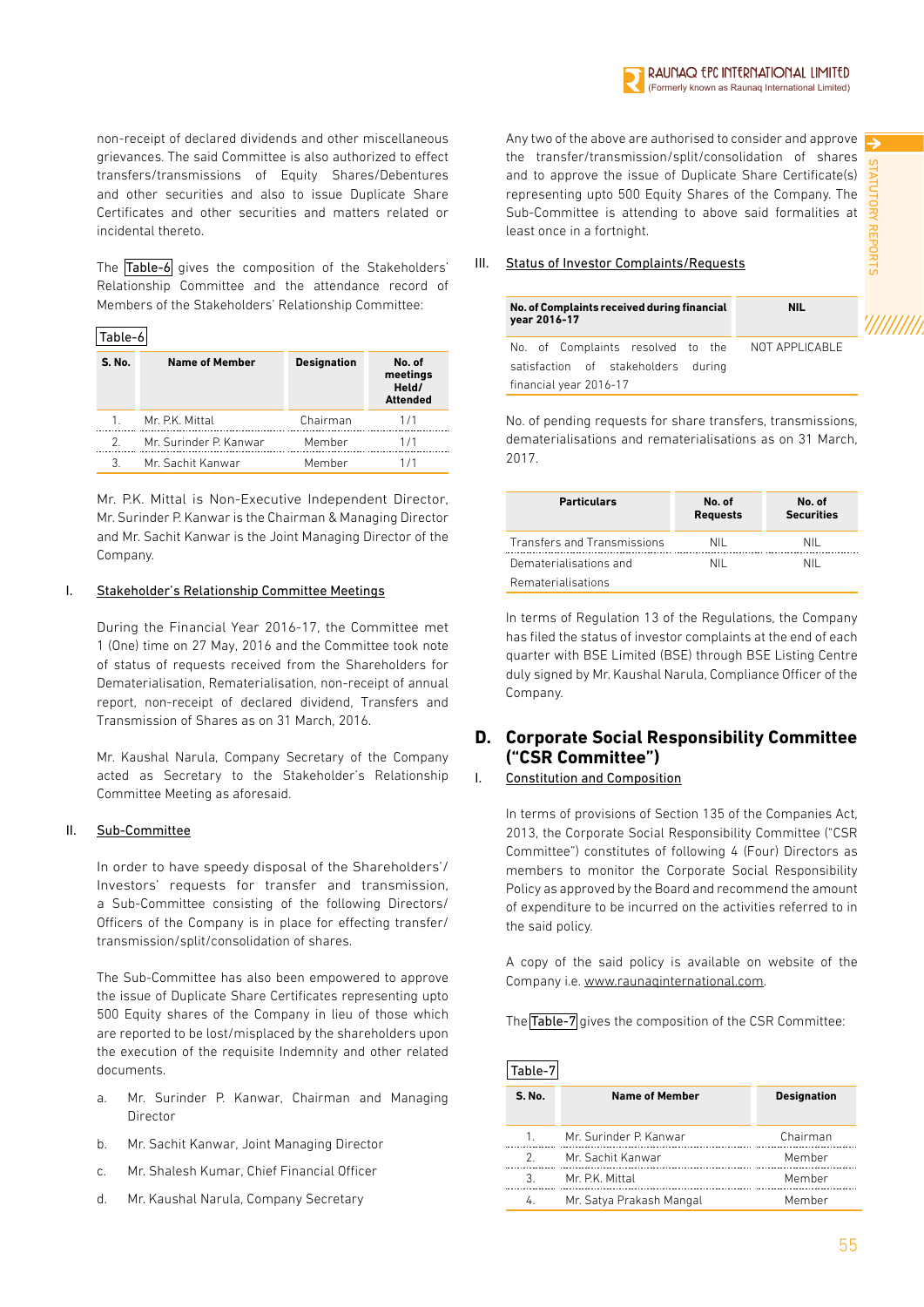Mr. Surinder P. Kanwar is Chairman and Managing Director, Mr. Sachit Kanwar is Joint Managing Director and Mr. P.K. Mittal and Mr. Satya Prakash Mangal are the Non-Executive Independent Directors of the Company.

# II. CSR Committee Meetings

The CSR Committee in its meeting held on 26 May, 2017 formed the view and recommended to the Board that the amount of  $\bar{\tau}$  15.13 Lacs was required to be spent on CSR activities by the Company during the year 2016-17.

The management explained that due to the tough financial conditions resulted out of long customers outstanding, the Company has not spent on CSR activities during the year 2016-17.

# **E. Finance Committee**

The "Finance Committee" of the Board of Directors of the Company is in existence which has been empowered to take care of the financing and other day to day requirements of the Company. The said Committee is authorised to borrow monies, make loans, issue Shares etc. and matters related or incidental thereto.

The Table-8 gives the composition of the Finance Committee:

| Table-8       |                        |                    |
|---------------|------------------------|--------------------|
| S. No.        | <b>Name of Member</b>  | <b>Designation</b> |
| $1_{-}$       | Mr. P.K. Mittal        | Chairman           |
| $\mathcal{P}$ | Mr. Surinder P. Kanwar | Member             |
| 3.            | Mr. Sachit Kanwar      | Member             |
| 4.            | Dr. Sanjeev Kumar      | Member             |
|               |                        |                    |

 Mr. P.K. Mittal and Dr. Sanjeev Kumar are the Non-Executive Independent Directors, Mr.Surinder P.Kanwaris Chairman & Managing Director and Mr. Sachit Kanwar is Joint Managing Director of the Company.

During the Financial Year 2016-17, no meeting of finance committee has been held.

# **5. SUBSIDIARY COMPANIES**

Your Company has a 100% wholly owned subsidiary Xlerate Driveline India Limited (XDIL).

In terms of Regulation 16 of the Regulations, XDIL on the basis of preceding financial year 2015-16 fails to meet the criteria of a material subsidiary company.

Still, for better corporate governance practices, the Company has complied with the following requirements mandated in Regulation 24 of the Regulations:

1. Dr. Sanjeev Kumar and Mr. V.K. Pargal, Non-Executive Independent Directors of the Company are also the Non-Executive Independent Directors on the Board of Xlerate Driveline India Limited (XDIL).

- 2. The Audit Committee periodically reviews the financial statements, in particular, the investments made by Xlerate Driveline India Limited (XDIL), if any.
- 3. The minutes of the Board Meetings of Xlerate Driveline India Limited (XDIL) are placed before the Board. The management periodically notifies to the Board of all significant transactions and arrangements entered into by Xlerate Driveline India Limited (XDIL).
- 4. The Company has formulated a policy on material subsidiary(ies) in accordance with the Regulation 16(1)(c) of the Regulations. The said policy has been posted on the website of the Company i.e. www.raunaqinternational.com under the link: http:// www.raunaqinternational.com/pdf/policy\_on\_ material\_subsidiaries.pdf.

"Significant Transaction or Arrangement" shall mean any individual transaction or arrangement that exceeds or is likely to exceed 10% of the total revenues or total expenses or total assets or total liabilities, as the case may be, of the material unlisted subsidiary for the immediately preceding accounting year.

# **6. COMPLIANCE OFFICER**

 Mr. Kaushal Narula, Company Secretary is the Compliance Officer of the Company.

# **7. DIRECTORS**

During the financial year 2016-17, the members of the Company, at their Annual General Meeting held on 03 August, 2016 approved the:

- re-appointment of Mr. Sachit Kanwar as Joint Managing Director of the Company in terms of provisions of Companies Act, 2013 as applicable for a further period of 5 (Five) years w.e.f 01 June, 2016 on the terms and conditions including remuneration payable to him for a period of 3 (Three) years w.e.f. 01 June, 2016;
- appointment of Mr. P.K. Mittal as Non Executive Independent Director in terms of Section 149 of the Companies Act, 2013 for a period of 5 (Five) Years upto the conclusion of the 56<sup>th</sup> Annual General Meeting (AGM) of the Company in the Calendar year 2021;
- re-appointment of Mr. N.V. Srinivasan as Non Executive Director, liable to retire by rotation in terms of Section 152 of the Companies Act, 2013.

# **Re-Appointment of existing Executive/Non-Executive Rotational Directors**

The tenure of Mr. Surinder P Kanwar as Chairman and Managing Director of the Company is expiring on 30 September, 2017. The Board of Directors of the Company in the Board Meeting dated 26 May, 2017 has appointed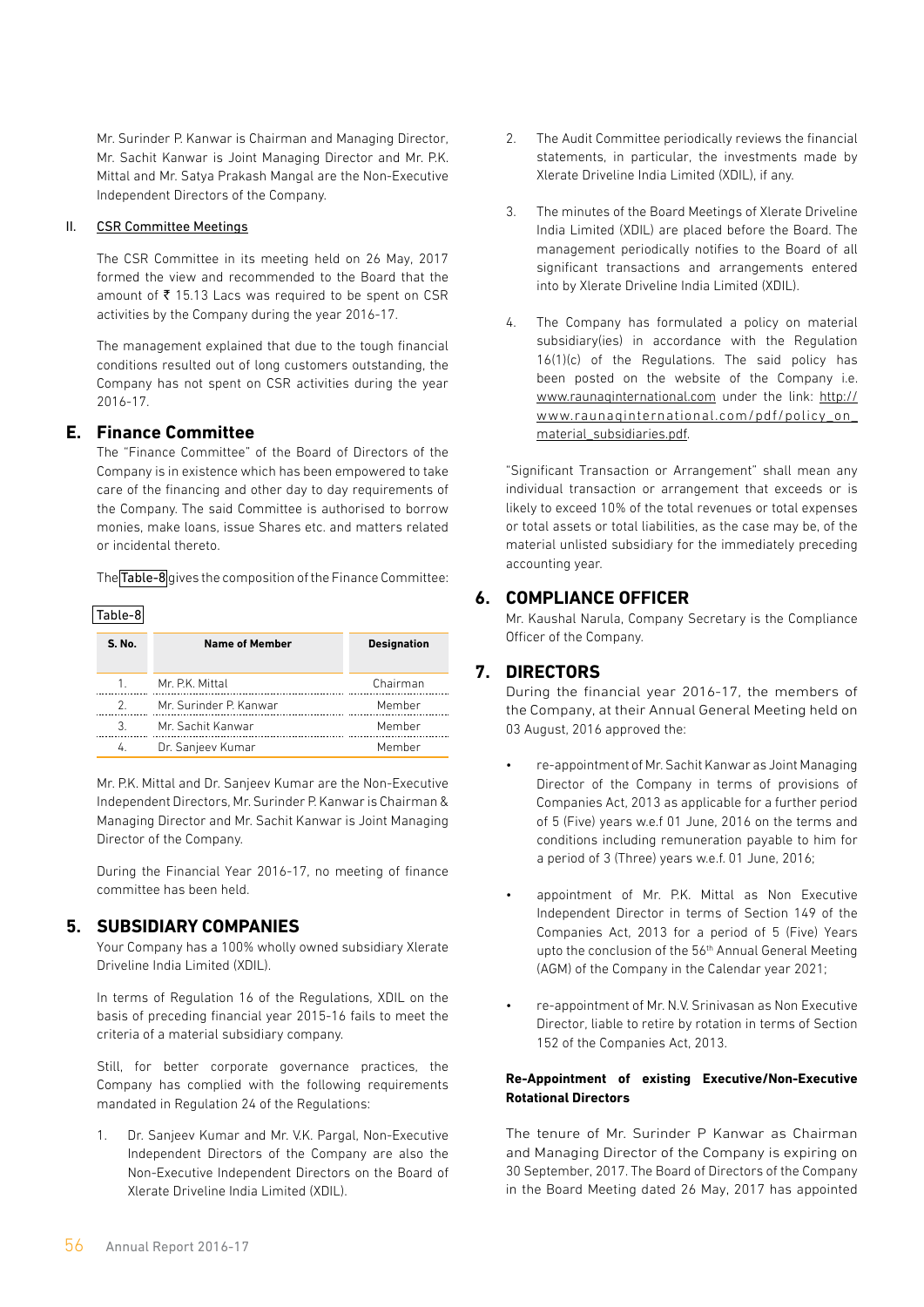

Mr. Surinder P. Kanwar as Chairman and Managing Director of the Company for a further period of 5 (Five) years w.e.f. 01 October, 2017 subject to the approval of shareholders at the ensuing Annual General Meeting of the Company.

 Mr. N.V. Srinivasan, Non Executive Director of the Company, liable to retire by rotation in terms of provisions of the Companies Act, 2013 has offered himself to be re-appointed as Non-Executive Director in terms of Section 152 of the Companies Act, 2013 at the ensuing Annual General Meeting of the Company.

Therefore, in terms of Section 152 of the Companies Act, 2013, it has been proposed to appoint Mr. N.V. Srinivasan as Non Executive Director at the ensuing Annual General Meeting (AGM) of the Company, liable to retire by rotation upto the conclusion of the next Annual General Meeting (AGM) of the Company in the Calendar year 2018.

As required under Regulation 36 of the Regulations, the information or details pertaining to the Directors seeking appointment/re-appointment in the ensuing Annual General Meeting are furnished below.

The Table-9 gives the information pertaining to the Executive Director who is to be re-appointed in terms of the provisions of the Companies Act, 2013 as applicable & Non-Executive Director who is to be re-appointed in terms of the provisions of Section 152 of the Companies Act, 2013 respectively.

#### Table-9

| <b>S. No.</b> | <b>Particulars</b>                                                                                                                                                                                                                                                                                                                                                                                                                                                                                                                                                                                                                                   |
|---------------|------------------------------------------------------------------------------------------------------------------------------------------------------------------------------------------------------------------------------------------------------------------------------------------------------------------------------------------------------------------------------------------------------------------------------------------------------------------------------------------------------------------------------------------------------------------------------------------------------------------------------------------------------|
| 1.            | Mr. Surinder P. Kanwar, Chairman and Managing Director                                                                                                                                                                                                                                                                                                                                                                                                                                                                                                                                                                                               |
|               | <b>Brief Resume:</b> Mr. Surinder P. Kanwar is the Chairman &<br>Managing Director of Raunag EPC International Limited. A<br>Commerce graduate from Delhi University, Mr. Surinder P. Kanwar<br>is immensely experienced & has in-depth knowledge of the core<br>business of the Company i.e. Engineering & Contracting business.<br>He has wholesome exposure on all aspects of business of the<br>Company and is engaged in supervision & conduct of business<br>of the Company, along with a team of senior management<br>personnel, who assist him in carrying out his activities, subject to<br>the overall supervision & control of the Board. |
|               | He has been associated with Late Dr. Raunag Singh Group since<br>1975. He has also worked at various managerial positions in<br>various Raunag Group Companies viz. BST Manufacturing Limited<br>(Bharat Steel Tubes Limited), Bharat Gears Limited, Raunag &<br>Company Pvt. Ltd.                                                                                                                                                                                                                                                                                                                                                                   |
|               | Mr. Surinder P. Kanwar is a Member of Nomination and<br>Remuneration Committee, Stakeholders' Relationship Committee<br>and Finance Committee and the Chairman of Corporate Social<br>Responsibility Committee of Raunag EPC International Limited.                                                                                                                                                                                                                                                                                                                                                                                                  |

Mr. Surinder P. Kanwar is a Director and Chairman/Member of the Committees of the Board of the following other Companies:

| <b>S. No.</b> | Name of the Company in<br>which interested | Committee hairmanship/<br>Membership                                                |
|---------------|--------------------------------------------|-------------------------------------------------------------------------------------|
| 1.            | <b>Bharat Gears Limited</b>                | • Nomination and Remuneration<br>Committee - Member<br>• Finance Committee - Member |
|               |                                            | • Corporate Social Responsibility<br>Committee - Chairman                           |
| 2.            | Xlerate Driveline<br>India<br>l imited     | Nomination and Remuneration<br>Committee - Member                                   |

 Mr. Surinder P. Kanwar holds Directorships in the following Private Limited Companies:

| S. No. | Name of the Company in which interested                          |  |  |  |  |
|--------|------------------------------------------------------------------|--|--|--|--|
| 1.     | <b>Future Consultants Private Limited</b>                        |  |  |  |  |
| 2.     | Ultra Consultants Private I imited                               |  |  |  |  |
| 3.     | Vibrant Finance and Investment Private Limited                   |  |  |  |  |
| 4.     | Cliplok Simpak (India) Private Limited                           |  |  |  |  |
| 5.     | Samreet Investment and Management Consultancy Private<br>Limited |  |  |  |  |

As on 31 March, 2017, he holds 14,66,695 (43.87%) shares in the Company.

# **S. No. Particulars** 2. Mr. N.V. Srinivasan, Director

Brief Resume: Mr. N.V. Srinivasan, aged 73 years is a Non-Executive Director of the Company since 30 October, 2006. He is a Graduate in Mechanical Engineering. He has done MS in Industrial Engineering from University of Illinois and he is an MBA from Graduate School of Business of the University of Pittsburgh in USA. He has a vast experience of 45 years.

As on 31 March, 2017, he does not hold any Share in the Company and also he doesn't hold directorship and the membership of the Committee of Board in any other Company.

# **8. GENERAL BODY MEETINGS**

The last three Annual General Meetings of the Company were held as detailed below:

# Annual General Meetings

# Table-10

| <b>Financial</b><br>Year | Venue                                                                        | Date &<br><b>Time</b>    | <b>Special Resolution(s) Passed</b>                                                                                                                                                                                                                                                                             |
|--------------------------|------------------------------------------------------------------------------|--------------------------|-----------------------------------------------------------------------------------------------------------------------------------------------------------------------------------------------------------------------------------------------------------------------------------------------------------------|
| 2015-16                  | Huda Convention<br>Centre, Sector-12<br>Faridabad-121007<br>(Haryana)        | 03.08.2016<br>11.30 A.M. | Yes<br>Re-Appointment of Mr. Sachit<br>Kanwar<br>Joint<br>Managing<br>as<br>Director of the Company for a<br>further period of 5(Five) years<br>w.e.f 01 June, 2016 on the<br>terms and conditions including<br>remuneration payable to him for<br>a period of 3(Three) years with<br>effect from 01 June, 2016 |
| 2014-15                  | Huda Convention<br>Centre. Sector-12<br>Faridabad-121007<br>(Haryana)        | 30.07.2015<br>11.30 A.M. | Yes<br>Consideration and approval<br>of Change of Name of the<br>Company from<br>"Raunag<br>International<br>Limited"<br>to<br>"Raunag EPC International<br>I imited".                                                                                                                                          |
| 2013-14                  | <b>HUDA Convention</b><br>Centre, Sector-12<br>Faridabad-121007<br>(Haryana) | 29.08.2014<br>11.30 A.M. | Yes<br>1. Consideration and approval of<br>the payment of remuneration<br>to Mr. Sachit Kanwar, Joint<br>Managing Director of the<br>Company, for further period<br>of 2 (Two) Years with effect<br>from 01 June, 2014 of his<br>present tenure                                                                 |
|                          |                                                                              |                          | 2. Consideration and approval<br>of increase in borrowing<br>powers of the Company                                                                                                                                                                                                                              |

#### Extra- ordinary General Meetings

No Extraordinary General Meeting of the Company was held during the Financial Year ended 31 March, 2017.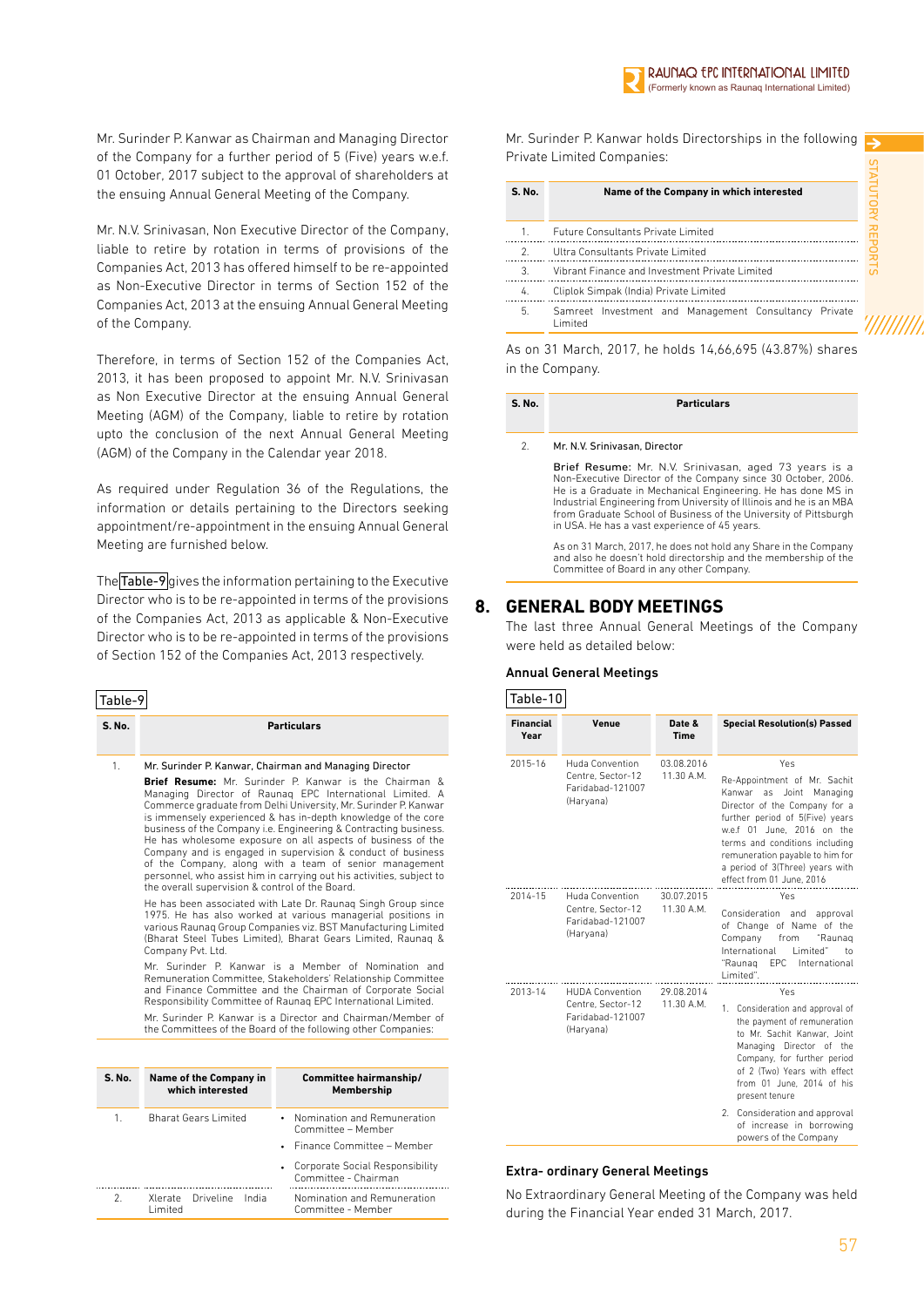#### **Postal Ballot**

There are no special resolutions passed during 2016-17 through postal ballot and no special resolution is proposed to be conducted through postal ballot.

# **9. Means of Communication**

The Quarterly, Half Yearly and Annual Financial Results during the year were published by the Company as under:

# Table-11

| <b>Financial Results</b> | Name(s) of<br><b>Newspapers</b> | Date(s) of<br><b>Publication</b> |
|--------------------------|---------------------------------|----------------------------------|
| Quarter/Year ended       | Mint*.                          | 28 May, 2016                     |
| 31 March, 2016           | Veer Arjun (Hindi)**            |                                  |
| Quarter ended            | Mint*                           | 04 August, 2016                  |
| 30 June, 2016            | Veer Arjun (Hindi)**            |                                  |
| Quarter/Half Year ended  | Mint*                           | 27 October, 2016                 |
| 30 September, 2016       | Veer Arjun (Hindi)**            |                                  |
| Quarter/Nine Months      | Mint*                           | 02 February, 2017                |
| ended 31 December, 2016  | Veer Arjun (Hindi)**            |                                  |

 \* Mint- Mumbai & Delhi Edition

#### \*\*Veer Arjun (Hindi)-Delhi Edition

In addition to the above, the quarterly/half yearly and the annual financial results and official releases, if any, are also displayed under the "Investors" section on the Company's official website i.e. www.raunaqinternational.com for the information of all the shareholders.

Also, the Quarterly Results, Corporate Governance Report and Shareholding Pattern of the Company as mandated under Regulation 33, Regulation 27 and Regulation 31 of the Regulations respectively are filed with BSE Limited (BSE) through BSE Listing Centre.

Further, any interviews given by Company Executives/ Management during the year are also displayed on the Company's official website i.e. www.raunaqinternational.com.

# Green Initiative

In support of the "Green Initiative" undertaken by the Ministry of Corporate Affairs (MCA), the Company had sent soft copies of Annual Reports for the year 2015-16 to all those shareholders whose e-mail addresses were made available to the depositories or the Registrar and Transfer Agents (RTA). Physical copies were sent to only those shareholders whose e-mail addresses were not available and for the bounced e-mail cases.

Besides the above, no other presentations were made to any institutional investor or to the analysts.

# **10. GENERAL SHAREHOLDERS' INFORMATION**

#### **A. Company Registration Details:**

The Company is registered under the Registrar of Companies, NCT of Delhi and Haryana.

The Corporate Identification Number (CIN) allotted to the Company by the Ministry of Corporate Affairs (MCA) is L51909HR1965PLC034315.

# **B. Annual General Meeting Details:**

The forthcoming AGM of the Company shall be held at 03:00 P.M. on Tuesday, the 08 August, 2017 at ARK Hall, Hotel Saffron Kiran, 12/6, NH-2, Further to Sarai Metro Station, Near to Badarpur Toll Plaza, Sarai Khwaja, Faridabad-121003, Haryana.

# **C. Financial Year:**

Financial year of the Company commences on 01 April and ends on 31 March. The four Quarters of the Company end on 30 June; 30 September; 31 December and 31 March respectively.

## **D. Listing on Stock Exchange and Stock Code:**

The Shares of the Company are listed on the following Stock Exchange:

| <b>BSE Limited</b> | [BSE] |
|--------------------|-------|
|                    |       |

[Stock Code 537840]

The Annual Listing Fees for the year 2017-18 has been paid in advance to the BSE Limited.

# **E. Market Price Data:**

High and Low prices during each month of Financial Year 2016-17 on BSE Limited are as under:

The Closing Price represents the price on the last trading day of each month of Financial Year 2016-17.

| Table-12  |                  |                          |                     |
|-----------|------------------|--------------------------|---------------------|
| Month     | High $(\bar{z})$ | Low $(\overline{\zeta})$ | Closing $(\bar{z})$ |
|           |                  |                          |                     |
| April     | 171.00           | 123.00                   | 157.40              |
| May       | 174.90           | 140.30                   | 153.00              |
| June      | 168.40           | 135.30                   | 145.00              |
| July      | 188.00           | 137.00                   | 170.00              |
| August    | 180.00           | 133.85                   | 139.50              |
| September | 160.00           | 130.00                   | 140.50              |
| October   | 179.40           | 131.00                   | 150.00              |
| November  | 156.00           | 112.50                   | 137.60              |
| December  | 151.95           | 118.70                   | 128.20              |
| January   | 155.95           | 128.05                   | 140.00              |
| February  | 142.00           | 121.05                   | 135.05              |
| March     | 142.70           | 128.20                   | 139.35              |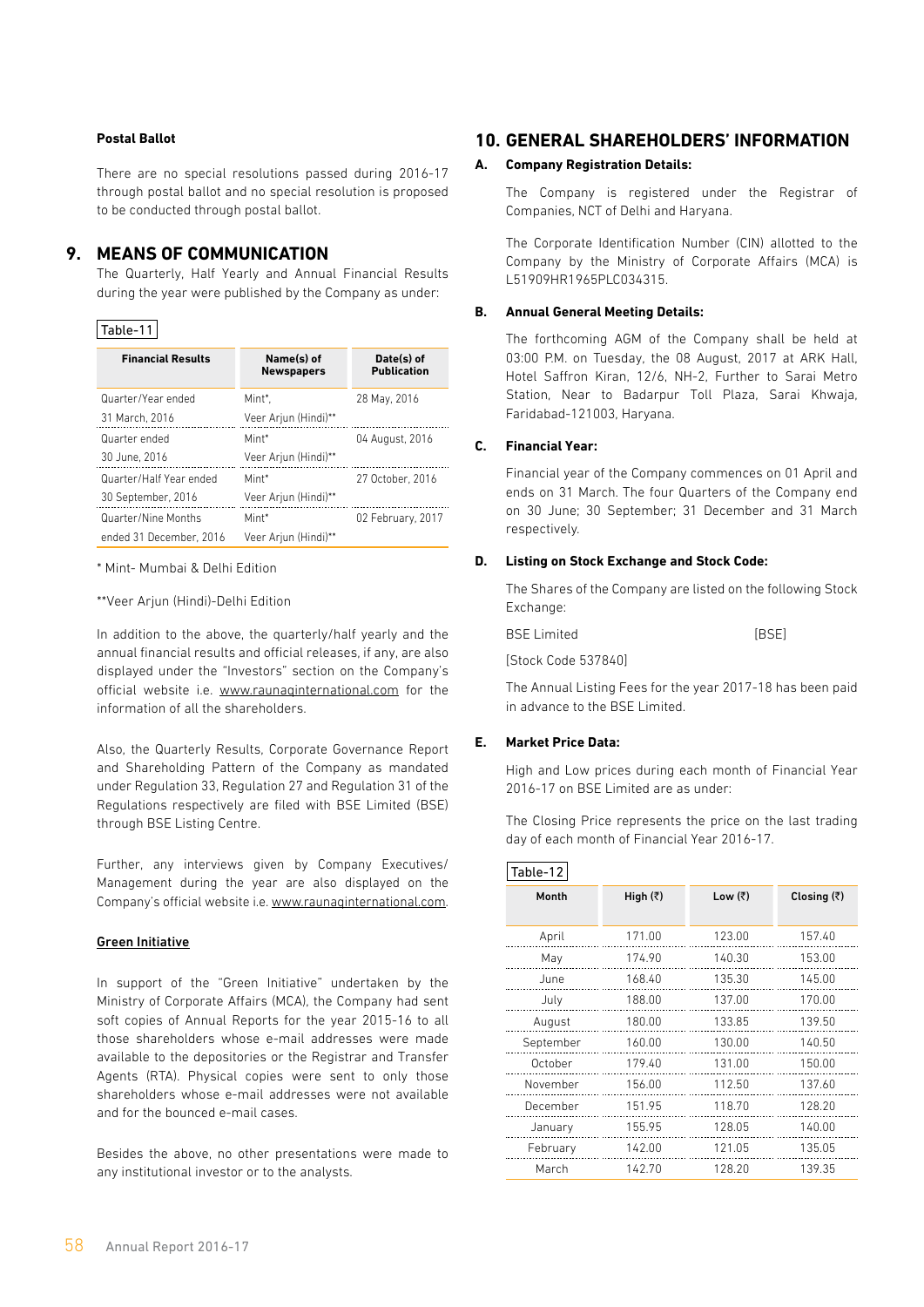The graphical presentation of movement of closing prices of the Company on BSE during the year is as under:

# **RAUNAQ EPC INTERNATIONAL LIMITED PRICES VERSUS SENSITIVITY AT BSE**



# **F. Registrar and Transfer Agent:**

Link Intime India Private Limited (Formerly known as Intime Spectrum Registry Limited) is the Registrar and Transfer agent for handling both the share registry work relating to shares held in physical and electronic form at single point. The Share Transfers were duly registered and returned in the normal course within stipulated period, if the documents were clear in all respects.

The Shareholders are therefore advised to send all their correspondences directly to the Registrar and Transfer Agent of the Company at the below mentioned address:

Link Intime India Private Limited 44, Community Centre, IInd Floor, Naraina Phase-I, Near PVR Naraina, New Delhi-110028 Ph: 011-41410592-94 Fax: 011-41410591 E-mail: delhi@linkintime.co.in

However, for the convenience of Shareholders, correspondences relating to Shares received by the Company are forwarded to the Registrar and Transfer Agent for action thereon.

In terms of Regulation 7 of the Regulations, the Company has filed a compliance certificate with BSE Limited (BSE) through BSE Listing Centre duly signed by Mr. Kaushal Narula, Compliance Officer of the Company and the authorized representative of Registrar & Transfer Agent of the Company certifying that all activities in relation to both physical and electronic share transfer facility are maintained by the Registrar & Transfer Agent of the Company.

# **G. Share Transfer System:**

The Shares are accepted for registration of transfer at the Registered Office of the Company in addition to the office of Registrar and Transfer Agent (RTA), Link Intime India Private Limited. Link Intime India Private Limited is fully equipped to undertake the activities of Share Transfers and redressal of Shareholders grievances.

In order to have speedy disposal of the shareholders'/ investors' requests for transfer and transmission, a sub-committee consisting of the Directors/Officers of the Company is in place for effecting Transfer/Transmission/ Split/Consolidation of Shares as detailed in Point 4 (C)(II) Sub Committee of this report.

After approved by the Sub-Committee, the Share Transfers are affected by the Registrar and Transfer Agent of the Company.

As per the requirements of Regulation 40(9) of the Regulations, the Company has obtained the Half Yearly Compliance Certificate from a Company Secretary in Practice for due compliance of Share Transfer formalities and same has been filed with BSE Limited(BSE) through BSE Listing Centre.

**H. Shareholding pattern of the Company as per category of shareholders as on 31 March, 2017:**



\* Non Promoters Holdings are Negligible

## Table-13

|       |                |           | Category                                                                                                                   | No. of<br><b>Shares</b><br>Held | % age<br>of Share<br><b>Holding</b> |
|-------|----------------|-----------|----------------------------------------------------------------------------------------------------------------------------|---------------------------------|-------------------------------------|
| А.    |                |           | Promoters' holding                                                                                                         |                                 |                                     |
|       |                |           | 1. Promoters                                                                                                               |                                 |                                     |
|       |                |           | -Indian Promoters                                                                                                          | 1486630                         | 44.47                               |
|       |                |           | -Foreign Promoters<br>.                                                                                                    |                                 |                                     |
|       | 2.             |           | Persons acting in Concert                                                                                                  | 761325                          | 22.77                               |
| В.    |                |           | Non-Promoters' Holding                                                                                                     |                                 |                                     |
|       | 3 <sub>1</sub> |           | Institutional Investors                                                                                                    | .                               |                                     |
|       |                | a.        | Mutual Funds and Unit Trust of<br>India                                                                                    |                                 |                                     |
|       |                | h.        | Banks. Financial Institutions.<br>Insurance Companies (Central/<br>Govt. Institutions/Non-<br>State<br>Govt. Institutions) | 217                             | 0.01                                |
|       |                | C.        | Foreign Institutional Investor                                                                                             |                                 |                                     |
|       |                | 4. Others | ----------------------------------                                                                                         |                                 |                                     |
|       |                | a.        | <b>Private Corporate Bodies</b>                                                                                            | 49403                           | 1.48                                |
|       |                | h.        | <b>Indian Public</b>                                                                                                       | 991858                          | 29.67                               |
|       |                | C.        | Non Resident Indians/Overseas                                                                                              | 3848                            | 0.11                                |
|       |                | d.        | Any Other                                                                                                                  | 49962                           | 1.49                                |
| Total |                |           |                                                                                                                            | 3343243                         | 100.00                              |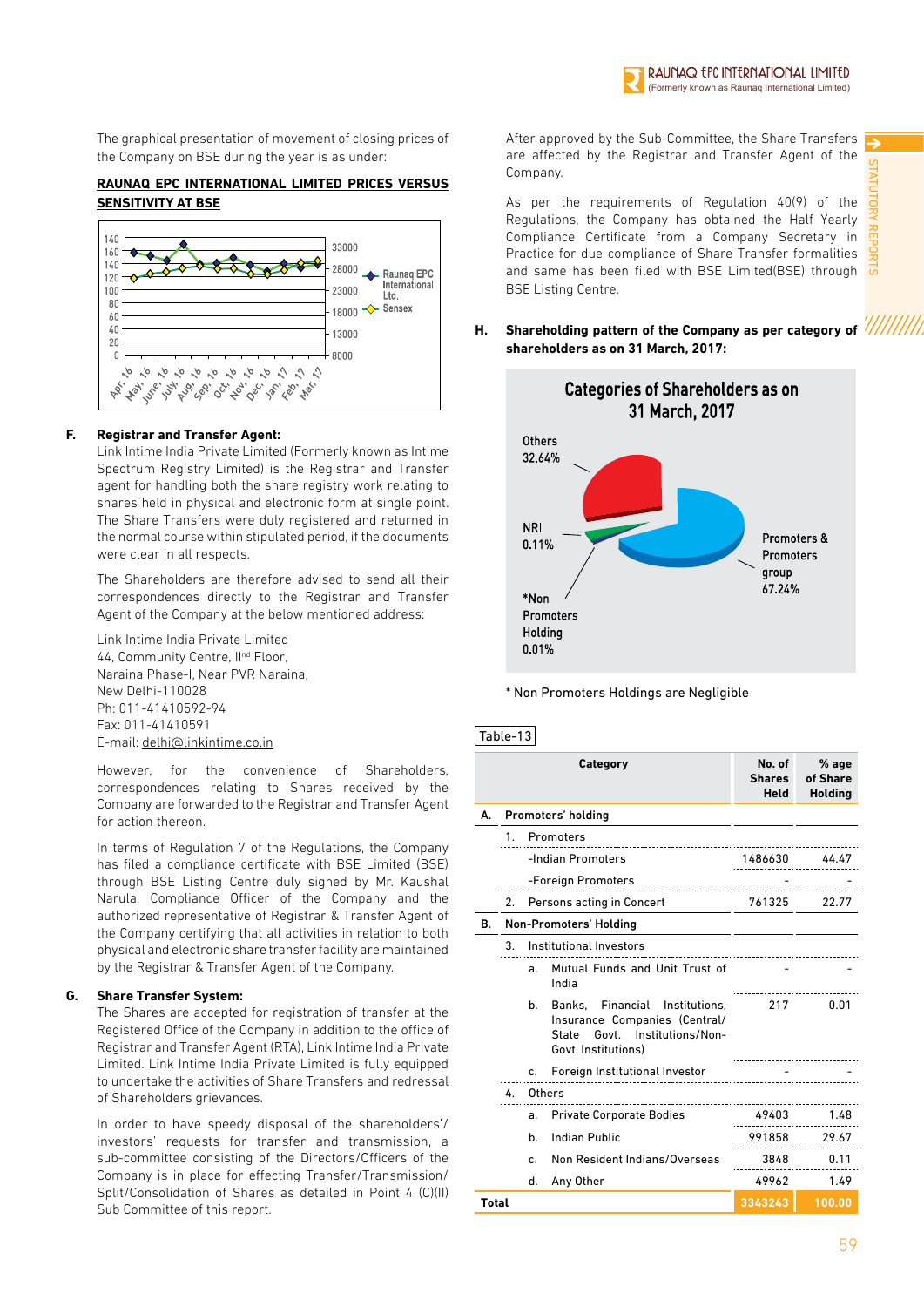#### **I. Distribution of Shareholding as on 31 March, 2017:**

| No. of Equity<br>shares held | <b>Number of</b><br><b>Shareholders</b> | <b>Number of</b><br><b>Shares</b> | % age to<br>total shares |
|------------------------------|-----------------------------------------|-----------------------------------|--------------------------|
| Up to 500                    | 1893                                    | 117507                            | 3.51                     |
| 501 to 1000                  | 149                                     | 123986                            | 3.71                     |
| 1001 to 2000                 | 62                                      | 98812                             | 2.96                     |
| 2001 to 3000                 | 20                                      | 49027                             | 1.47                     |
| 3001 to 4000                 | 8                                       | 27640                             | 0.83                     |
| 4001 to 5000                 | 11                                      | 48967                             | 1.46                     |
| 5001 to 10000                | 19                                      | 143056                            | 4.28                     |
| 10001 and above              | 26                                      | 2734248                           | 81.78                    |
| Total                        | 2188                                    | 3343243                           | 100.00                   |

# Table-14

#### **J. Share Dematerialisation System:**

The requests for dematerialisation of shares are processed by Registrar & Transfer Agent (RTA) expeditiously and the confirmation in respect of dematerialisation is entered by RTA in the depository system of the respective depositories by way of electronic entries for dematerialisation of shares generally on weekly basis. In case of rejections, the documents are returned under objection to the Depository Participant with a copy to the shareholder and electronic entry for rejection is made by RTA in the Depository System.

#### **K. Dematerialization of Shares and Liquidity:**

The Company's Equity Shares are compulsory traded on BSE Limited in the dematerialized mode and are available for trading under both the Depository Systems in India i.e. National Securities Depository Limited and Central Depository Services (India) Limited.



As on 31 March, 2017 a total of 30,34,209 equity shares of the Company of  $\bar{\tau}$  10/- each, which form 90.76% of the paid up Equity Share Capital, stand dematerialized.

## Table-15

| <b>PARTICULARS</b>         |       |                       |       |                  |      |  |  |
|----------------------------|-------|-----------------------|-------|------------------|------|--|--|
| <b>DEMAT</b>               |       |                       |       | <b>PHYSICAL</b>  |      |  |  |
| <b>NSDL</b><br><b>CDSL</b> |       |                       |       |                  |      |  |  |
| No. of<br>shares           | %     | No. of<br>%<br>shares |       | No. of<br>shares | %    |  |  |
| 2658116                    | 79.51 | 376093                | 11.25 | 309034           | 9.24 |  |  |
|                            |       |                       |       |                  |      |  |  |

Outstanding ADRs/GDRs/Warrants or any convertible instruments, conversion date and likely impact on equity: Not Applicable

#### **L. Unclaimed Shares in Physical Mode:**

 As per Part F of Schedule V of the Regulations, there are no unclaimed shares in the Company.

In terms of Section 124(6) of the Companies Act, 2013 read with the Investor Education & Protection Fund (IEPF) Authority (Accounting, Audit, Transfer and Refund) Rules, 2016 ("the Rules") and the Investor Education & Protection Fund (IEPF) Authority (Accounting, Audit, Transfer and Refund) Amendment Rules, 2017 ("the Amended Rules"), the Company is required to transfer the equity shares in respect of which dividends have remained unclaimed for a period of seven consecutive years to the IEPF Account established by the Central Government.

The unclaimed dividend for the year 2009-10 shall be transferred to the Investor Education and Protection Fund (IEPF) on 20 August, 2017 i.e. upon completion of seven years from the transfer of dividend into unclaimed dividend account. Subsequently, the equity shares relating to such dividend on which the dividend has not been claimed for the consecutive seven years since 2009-10 shall also be transferred into IEPF.

In terms of the rules dated 05 September, 2016 and the amendment rules thereof vide notification dated 28 February, 2017, the necessary communications have been made to the respective shareholders whose shares are required to be transferred to the IEPF so as to enable them to claim their shares and the dividend attached to such shares before such dividend and shares are transferred to IEPF and further, the necessary information in this regard is available on the website of the Company i.e. www.raunaqinternational.com for the convenience of the shareholders.

The Equity shares once transferred into IEPF can only be claimed by the concerned shareholder from IEPF Authority after complying with the procedure prescribed under the Rules and the amended Rules.

#### **M. Corporate Benefits**

**Dividend History: Dividend on Equity Shares**

Table-16

| <b>Financial Year</b> | Rate (%)   | Amount<br>$($ ₹ in Lacs) |
|-----------------------|------------|--------------------------|
| 2016-17               | <b>NIL</b> | <b>NIL</b>               |
| 2015-16               | 12         | 40.12                    |
| 2014-15               | 10         | 33.43                    |
| 2013-14               | 12         | 40.12                    |
| 2012-13               | 1 N        | 33.43                    |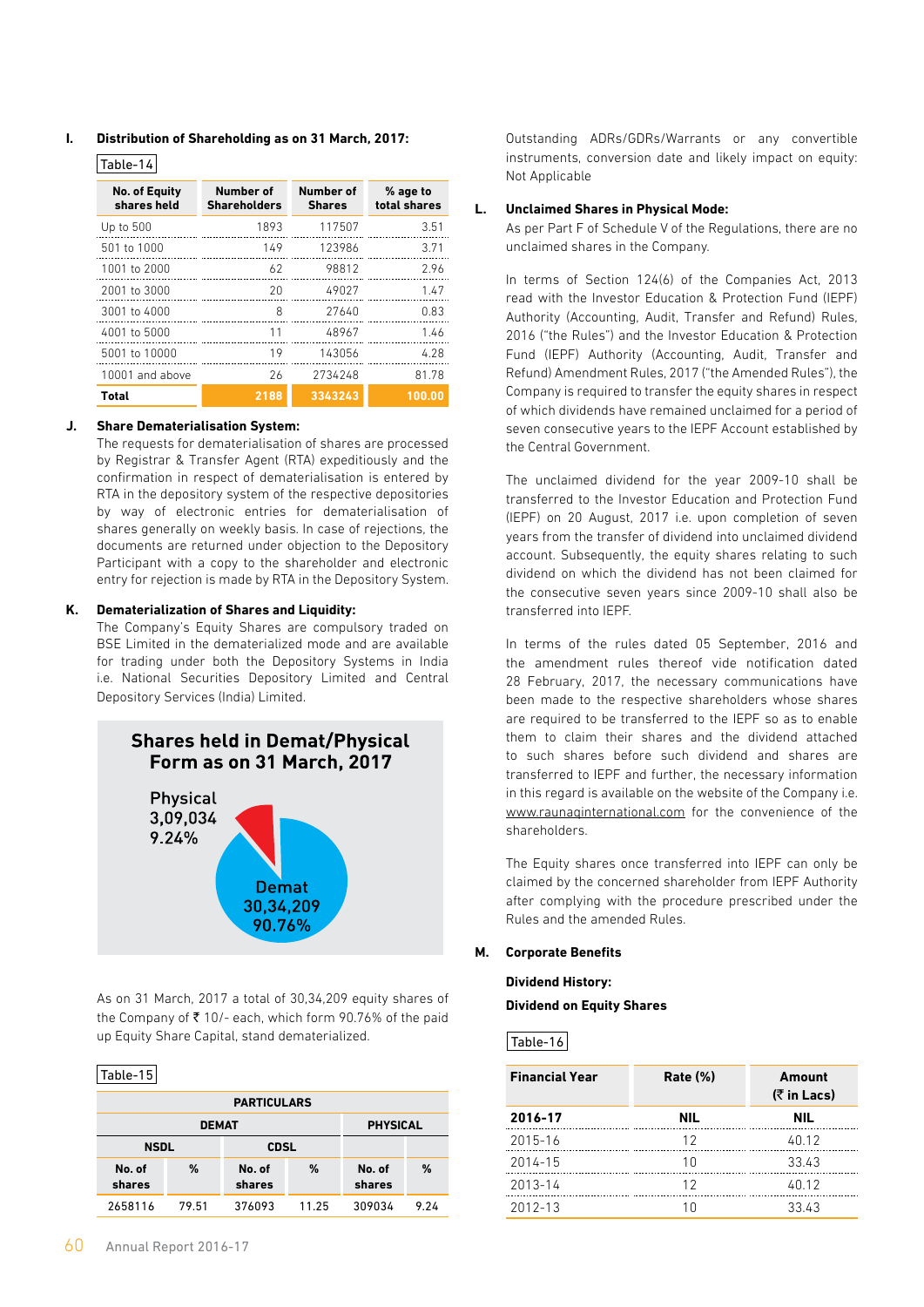# **N. Office locations:**

The Company's Registered Office is located at 20 K.M., Mathura Road, P.O. Amar Nagar, Faridabad, Haryana, Pin - 121003.

### **O. Addresses for Correspondence:**

For Share transfer/demat/remat of shares or any other query relating to shares:

Link Intime India Private Limited, 44 Community Centre, 2<sup>nd</sup> Floor, Naraina Industrial Area Phase-I, Near PVR Naraina, New Delhi 110 028, Phone No. 011-41410592-94, Email: delhi@linkintime.co.in.

#### **For Investor Assistance:**

Mr. Kaushal Narula, Company Secretary & Compliance Officer, Raunaq EPC International Limited, 20 K.M. Mathura Road, P.O. Amar Nagar, Faridabad-121003, Phone: 0129-4288888, Fax No. 0129-4288822-23, Email: kaushal@raunaqintl.com

# **10. OTHER DISCLOSURES**

# **A. Related Party Transactions:**

During the year 2016-17, there were no material individual transactions with related parties which are not in the normal course of business or are not on arm's length basis in terms of Regulation 23 of the Regulations. The statements in summary form of transactions with Related Parties in the ordinary course of business are placed periodically before the Audit Committee for its consideration and approval. All disclosures related to financial and commercial transactions where Directors are interested are provided to the Board and the Interested Directors neither participated in the discussion nor did they vote on such matters. The details of the Related Party Transactions during the year are given in the Notes forming part of financial statements.

Further, the Company has formulated a policy on materiality of Related Party Transactions in accordance with the Regulation 23 of the Regulations and the same is available on the website of the Company i.e. www.raunaqinternational. com under the link http://www.raunaqinternational.com/ pdf/related\_party\_transactions\_policy.pdf.

# **B. Disclosure of Accounting Treatment in preparation of Financial Statements:**

Raunaq EPC International Limited has followed the guidelines of Accounting Standards as mandated by the Central Government in preparation of its financial statements.

# **Indian Accounting Standards (IND AS) – IFRS Converged Standards**

The Company is required to adopt "IND AS" w.e.f. 01 April, 2017. The implementation of "IND AS" is a major change process for which the Company has established a project team and has dedicated considerable resources. The impact of the change on adoption of "IND AS" has been assessed and the Company is ready to adopt "IND AS".

#### **C. Risk Management Framework:**

In pursuance to the Companies Act, 2013 and Regulation 17(9) of the Regulations, the Company has in place mechanisms to inform Board Members about the risk assessment and minimization procedures and periodical review to ensure that executive management controls risk by means of a properly defined framework.

statutory reports

A detailed note on Risk Management is given in the Management Discussion and Analysis section forming part of the Board's Report.

# **D. Management:**

Management Discussion and Analysis forms part of the Annual Report to the Shareholders for the Financial Year 2016-17.

# **E. Compliance by the Company:**

There were no instances of any non–compliance by the Company nor any penalties, strictures imposed on the Company by Stock Exchanges or SEBI or any other Statutory Authority on any matter related to the Capital Markets, during the last three years.

# **F. Whistle Blower Policy/Vigil Mechanism:**

 The Whistle Blower policy/Vigil Mechanism of the Company has been formulated as per Regulation 22 of the Regulations and Section 177 of the Companies Act, 2013. The policy provides a channel to the employees, Directors and any other person who avail such mechanism to report to the management concerns about unethical behavior, actual or suspected fraud or violation of the Codes of conduct or policy. The mechanism of policy provides for adequate safeguards against victimization of employees, Directors and any other person who avails such mechanism and also provide for direct access to the Chairman of the Audit Committee in exceptional cases. The said policy has been communicated to all the personnel of the Company and is available on the website of the Company i.e. www.raunaqinternational.com.

During the year, no unethical behavior has been reported. Further, the Company has not denied any personnel access to the Audit Committee and it will provide protection to Whistle Blower, if any, from adverse personnel action.

# **G. Policy on Preservation of Documents/Archival Policy on Website Disclosure:**

The Policy on Preservation of Documents/Archival Policy on Website Disclosure in accordance with the Regulation 9 and Regulation 30(8) of the Regulations is in existence which provides the framework for preservation of documents and records of the Company for a specified period and the records of the Company which are no longer needed or are of no value are discarded after following the due process for discarding the same. This Policy aids the employees of the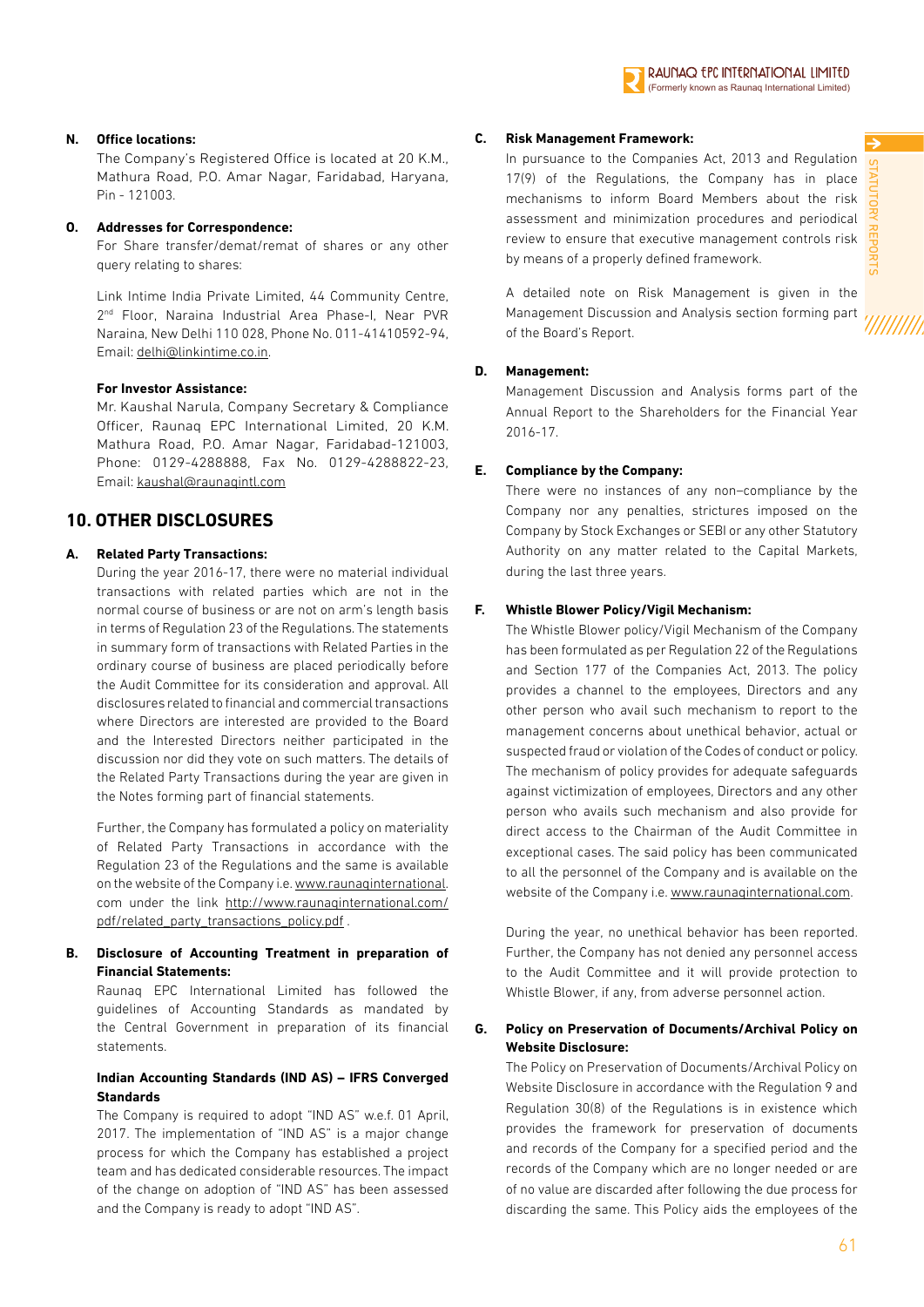Company in understanding their obligations in retaining and preserving the documents and records which are required to be maintained as per the applicable statutory and regulatory requirements. The said policy is available on the website of the Company i.e. www.raunaqinternational.com.

# **H. Policy on criteria for Determining Materiality of Events:**

The Policy on criteria for Determining Materiality of Events in accordance with Regulation 30 of the Regulations which defines the criteria for determining the materiality of events or information related to the Company provides that such information should be adequately disseminated in pursuance with the Regulations and further provides for the overall governance framework for such determination of materiality. The said policy is available on the website of the Company i.e. www.raunaqinternational.com.

# **I. CEO/CFO certification:**

Certificate from Mr. Rajan Malhotra, Chief Executive Officer and Mr. Shalesh Kumar, Chief Financial Officer in terms of Regulation 17(8) of the Regulations for the Financial Year ended 31 March, 2017 was placed before the Board of Directors of the Company in its meeting held on 26 May, 2017.

## **J. Code of Conduct and Corporate Ethics:**  Code of Business Conduct and Ethics

Raunaq EPC International Limited believes that Good Corporate Governance is the key to the Conduct of Company's Business in a transparent, reliable and vibrant manner. It is of paramount importance for any Company to create an atmosphere of faith, integrity, accountability, responsibility and financial stability by adhering to commitment, ethical business conduct, a high degree of transparency thereby unlocking the individual intellectual capabilities and enabling its Board of Directors to conduct its duties under a moral authority, which ultimately leads to enhance legitimate needs and value of the stake holders. A copy of this code has been posted at Company's official website i.e. www.raunaqinternational.com.

# Code of Conduct for Prevention of Insider Trading

The Company has a comprehensive Code of Conduct for its Management, Staff and Directors for prevention of Insider Trading in compliance with SEBI (Prohibition of Insider Trading) Regulations, 2015. The code lays down the guidelines and procedures to be followed and disclosures to be made while dealing with the Shares of the Company and cautioning them on the consequences of non–compliances. The pieces of the price sensitive information are disseminated to the Stock Exchanges timely, adequately and promptly on continuous basis for prevention of Insider Trading. The Company Secretary has been appointed as Compliance Officer and is responsible for adherence to Code for prevention of Insider Trading. A copy of same has been posted at the official website of the Company i.e. www.raunaqinternational.com.

# **K. Legal Compliance Reporting:**

The Board of Directors reviews in detail, on a quarterly basis, the reports of compliance to all applicable laws and regulations in terms of Regulation 17 of the Regulations. The Company has developed a very comprehensive Legal compliance manual, which drills down from the Senior Management Personnel to the executive-level person (who is primarily responsible for compliance) within the Company. Any non-compliance is seriously taken up by the Board, with fixation of accountability and reporting of steps taken for rectification of non-compliance.

# **L. Mandatory Requirements:**

The Company has complied with all the mandatory requirements of Regulation 17 to 27 and Clause (b) to (i) of sub-regulation (2) of Regulation 46 of the Regulations. Details of compliances are given below:

# Table-17

| I. Disclosure on website in terms of Listing<br><b>Regulations</b>                                                                      | Compliance<br>status<br>(Yes/No/<br>NA) |
|-----------------------------------------------------------------------------------------------------------------------------------------|-----------------------------------------|
| Item                                                                                                                                    |                                         |
| Details of business                                                                                                                     | Yes                                     |
| Terms and conditions of appointment of<br><b>Independent Directors</b>                                                                  | Yes                                     |
| Composition of various Committees of Board of<br>Directors                                                                              | Yes                                     |
| Code of conduct of Board of Directors and Senior<br>Management Personnel                                                                | Yes                                     |
| Details of establishment of vigil mechanism/<br>Whistle Blower policy                                                                   | Yes                                     |
| Criteria of making payments to Non-Executive<br>Directors                                                                               | Yes                                     |
| Policy on dealing with Related Party Transactions                                                                                       | Yes                                     |
| Policy for determining 'Material' subsidiaries                                                                                          | Yes                                     |
| Details of familiarization programmes imparted<br>to Independent Directors                                                              | Yes                                     |
| Contact information of the designated officials of<br>the Company who are responsible for assisting<br>and handling investor grievances | Yes                                     |
| Email address for grievance redressal and other<br>relevant details                                                                     | Yes                                     |
| Financial results                                                                                                                       | Yes                                     |
| Shareholding pattern                                                                                                                    | Yes                                     |
| Details of agreements entered into with the<br>media companies and/or their associates                                                  | <b>NA</b>                               |
| New name and the old name of the listed entity                                                                                          | Yes                                     |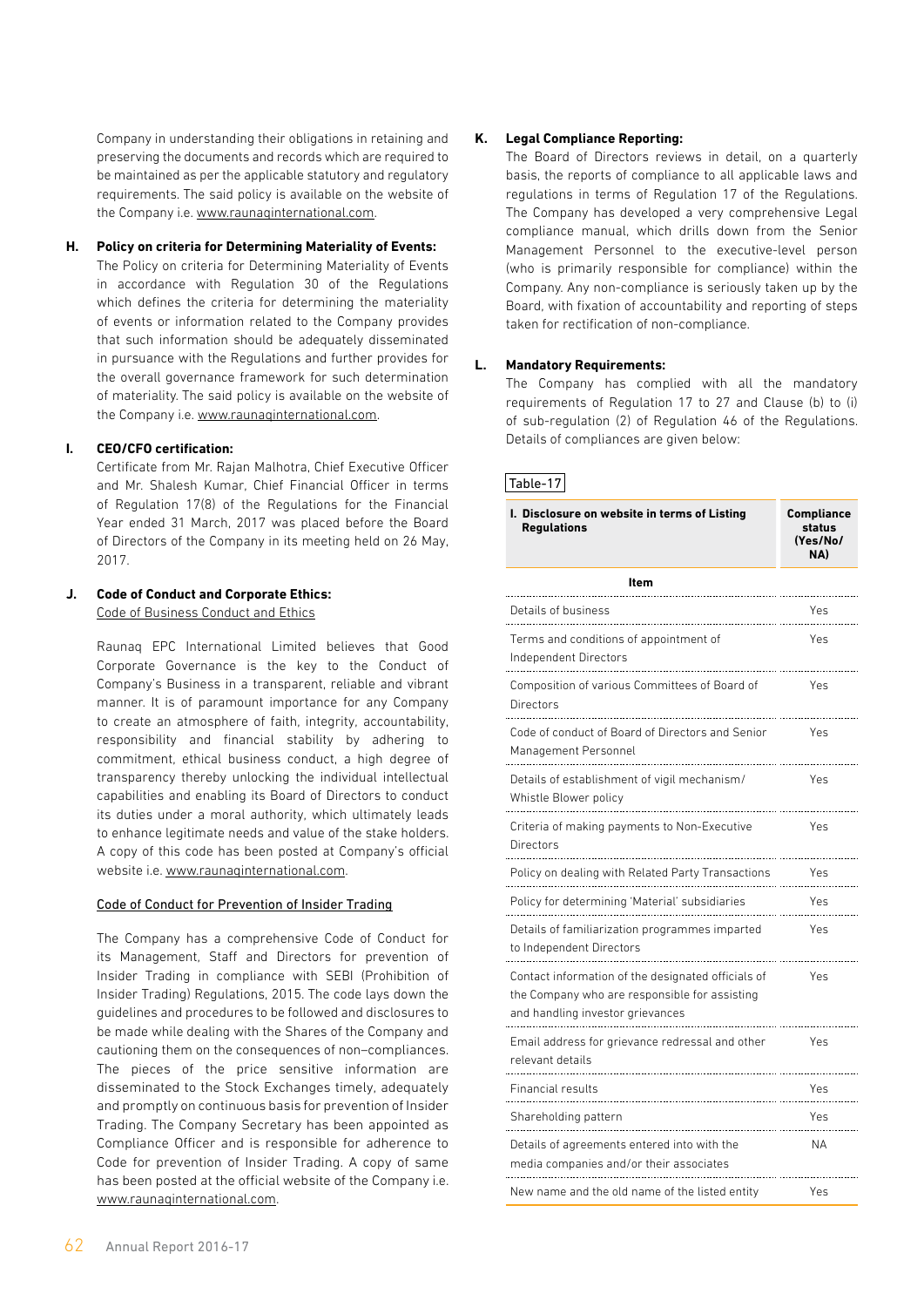statutory reports

**II Annual Affirmations**

| <b>Particulars</b>                                                                                                         | <b>Regulation</b><br>Number       | <b>Compliance</b><br>status (Yes/<br>No/NA) |
|----------------------------------------------------------------------------------------------------------------------------|-----------------------------------|---------------------------------------------|
| Independent Director(s) have<br>been<br>appointed in terms of specified criteria<br>of 'independence' and/or 'eligibility' | $16(1)(b)$ &<br>25(6)             | Yes                                         |
| Board composition                                                                                                          | 17(1)                             | Yes                                         |
| Meeting of Board of Directors                                                                                              | 17(2)                             | Yes                                         |
| Review of Compliance Reports                                                                                               | 17(3)                             | Yes                                         |
| Plans for orderly succession<br>for<br>appointments                                                                        | 17(4)                             | Yes<br>.                                    |
| Code of Conduct                                                                                                            | 17(5)                             | Yes                                         |
| Fees/compensation                                                                                                          | 17(6)                             | Yes                                         |
| Minimum Information                                                                                                        | 17(7)                             | Yes                                         |
| Compliance Certificate                                                                                                     | 17(8)                             | Yes                                         |
| Risk Assessment & Management                                                                                               | 17(9)                             | Yes                                         |
| Performance<br>Evaluation<br>οf<br>Independent Directors                                                                   | 17(10)                            | Yes                                         |
| Composition of Audit Committee                                                                                             | 18(1)                             | Yes                                         |
| Meeting of Audit Committee                                                                                                 | 18(2)                             | Yes                                         |
| &<br>Composition<br>of<br>Nomination<br><b>Remuneration Committee</b>                                                      | $19(1)$ & $(2)$                   | Yes                                         |
| Stakeholders'<br>Composition<br>οf<br>Relationship Committee                                                               | $20(1)$ & $(2)$                   | Yes                                         |
| Composition<br><b>Risk</b><br>and<br>role<br>of<br>Management Committee                                                    | 21(1),(2),(3),(4)                 | ΝA                                          |
| Vigil Mechanism                                                                                                            | 22                                | Yes                                         |
| Policy for Related Party Transaction                                                                                       | 23(1), (5), (6),<br>$(7)$ & $(8)$ | Yes                                         |
| Prior or Omnibus approval of Audit<br>Committee for all Related Party<br>Transactions                                      | $23(2)$ , $(3)$                   | Yes                                         |
| Approval for material Related Party<br>Transactions                                                                        | 23(4)                             | <b>NA</b>                                   |
| Composition of Board of Directors of<br>unlisted Material Subsidiary                                                       | 24(1)                             | Yes                                         |
| Other<br>Governance<br>Corporate<br>requirements<br>with<br>respect<br>to<br>subsidiary of Company                         | 24(2),(3),(4),(5)<br>& (6)        | Yes                                         |
| Maximum Directorship & Tenure                                                                                              | 25(1) & (2)                       | Yes                                         |
| Meeting of Independent Directors                                                                                           | 25(3) & (4)                       | Yes                                         |
| Familiarization<br>οf<br>Independent<br>Directors                                                                          | 25(7)                             | Yes                                         |
| Memberships in Committees                                                                                                  | 26(1)                             | Yes                                         |
| Affirmation with compliance to Code<br>of Conduct from members of Board<br>of Directors and Senior Management<br>Personnel | 26(3)                             | Yes                                         |
| Disclosure of Shareholding by<br>Non-Executive Directors                                                                   | 26(4)                             | Yes                                         |
| Policy with respect to Obligations of 26(2) & 26(5)<br>Directors and Senior Management                                     |                                   | Yes                                         |

# **M. Non-Mandatory Requirements:**

The Company has set up a Finance Committee, details whereof are given in the Board Committee section of this report.

# **N. Investor Relations:**

The growing requirements of disclosure, transparency and corporate governance have made it imperative for Companies to manage information flow and communicate

more effectively with shareholders. Investor Relations at REIL aims at seamless two way communication with the Investor Community. It is based on the tenets of transparency, accuracy and timeliness of disclosures. There is a conscious effort towards the effective dissemination of information to the shareholders to communicate the Company's long term vision and goals.

# **O. E-mail for investors:**

The Company has designated secretarial@raunaqintl.com as email address especially for investors' grievances.

SEBI has commenced processing of investor complaints in a centralised web based complaints redress system i.e. SCORES. The Company has supported SCORES by using it as a platform for communication between SEBI and the Company.

# **P. Nomination facility:**

The Shareholders holding Shares in physical form may, if they so want, send their nominations in prescribed Form SH-13 of the Companies (Share Capital and Debentures) Rules, 2014, to the Company's RTA. The said form can be obtained from the Company's RTA or downloaded from the Company's Website http://www.raunaqinternational. com/pdf/form\_sh\_13\_nomination.pdf. The Shareholders who wish to change or cancel their nominations, if already made, may send their requests in prescribed Form SH-14 of the Companies (Share Capital and Debentures) Rules 2014, to the Company's RTA which can be obtained from the Company's RTA or downloaded from the Company's Website http://www.raunaqinternational.com/pdf/form\_sh\_14\_ variation-or-nomination.pdf. Those holding shares in dematerialized form may contact their respective Depository Participant (DP) to avail the nomination facility or further change in nominations.

# **Q. Updation of Shareholders information:**

The Shareholders of the Company are requested to intimate their latest Residential Address along with the details of their Shareholding in "Updation of Shareholder's Information Form" (which can be obtained from the Registered Office of the Company or downloaded from the Company's Website http://www.raunaqinternational.com/pdf/proforma-forupdation-of-shareholders-information.pdf. The duly filled form for Updation of information may either be sent to the Company at its Registered Office or be hand-delivered at the Annual General Meeting of the Company.

# On Behalf of the Board of Directors

 $\sum$ Amer

Surinder P. Kanwar Place: New Delhi **Chairman and Managing Director** Dated: 26 May, 2017 **DIN: 00033524**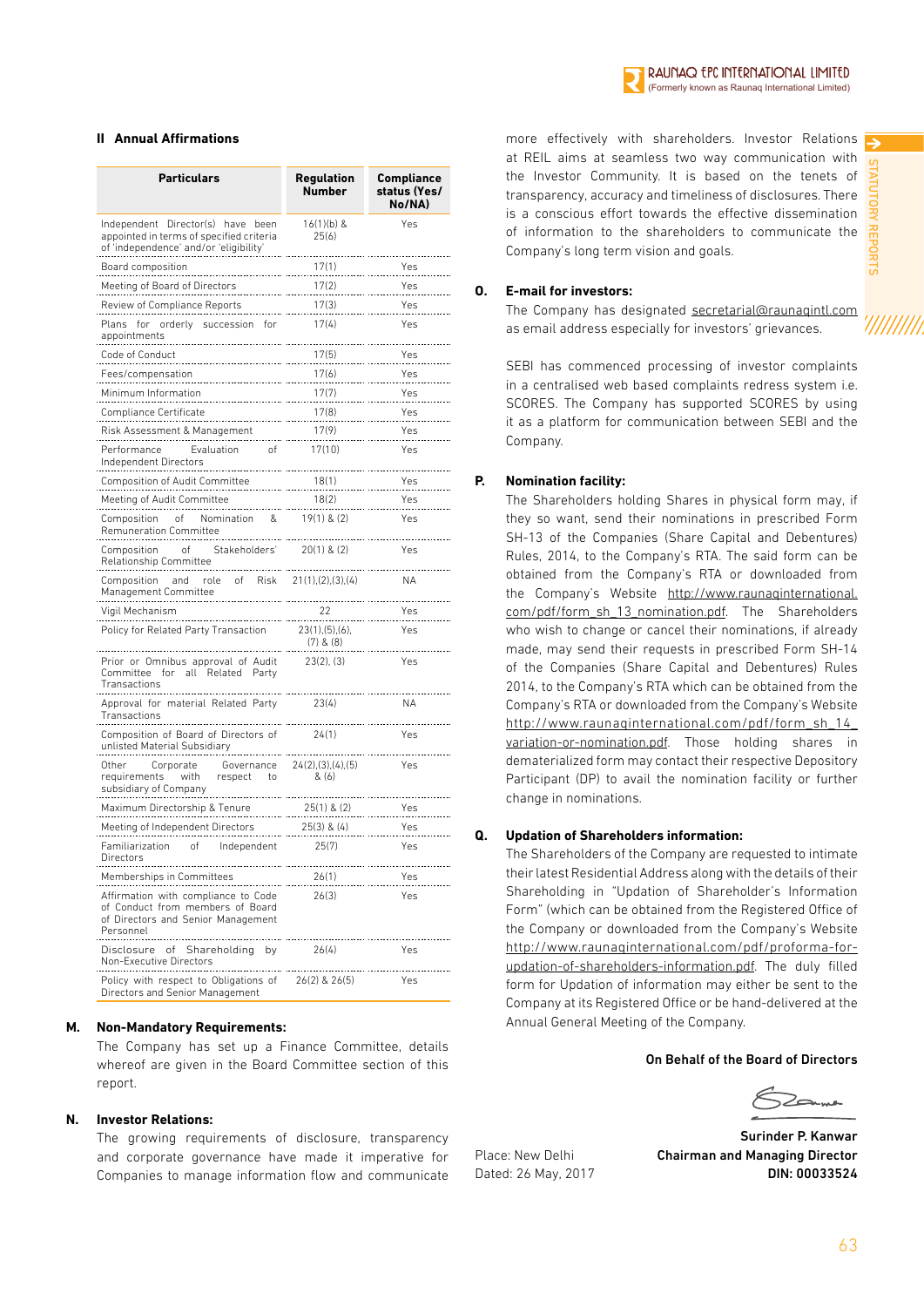# **COMPLIANCE CERTIFICATE AS PER REGULATION 17(8) OF THE SEBI (LISTING OBLIGATIONS AND DISCLOSURE REQUIREMENTS) REGULATIONS, 2015**

We have reviewed financial statements and the cash flow statement for the year 2016–17 and that to the best of our knowledge and belief:

- 1) These statements do not contain any materially untrue statement or omit any material fact or contain statements that might be misleading;
- 2) These statements together present a true and fair view of the Company's affairs and are in compliance with existing accounting standards, applicable laws and regulations;
- 3) No transaction entered into by the Company during the above said period, which is fraudulent, illegal or violative of the Company's Code of Conduct.

Further, we accept responsibility for establishing and maintaining internal controls for financial reporting and that we have evaluated the effectiveness of internal control systems of the Company pertaining to financial statements and we have disclosed to the Auditors and the Audit Committee, wherever applicable:

- 1) Deficiencies in the design or operation of internal controls, if any, which came to our notice and the steps we have taken or propose to take to rectify these deficiencies;
- 2) Significant changes in internal control over financial reporting during the year 2016–17;
- 3) Significant changes in accounting policies during the year 2016–17 and that the same have been disclosed in the notes to the financial statements;
- 4) Instances of significant fraud of which we have become aware and the involvement therein, if any, of the management or an employee having a significant role in the Company's internal control system over financial reporting.

For Raunaq EPC International Limited

Place: New Delhi **Shalesh Kumar Rajan Malhotra** 

Dated: 26 May, 2017 Chief Financial Officer Chief Executive Officer

# **COMPLIANCE WITH CODE OF CONDUCT**

The Company has adopted "Code of Business Conduct and Ethics" pursuant to the provisions of SEBI (Listing Obligations and Disclosure Requirements) Regulations, 2015 ('the Regulations"). This code deals with the Good Governance and ethical Practices, which the Company, the Board members and the Senior Management of the Company are expected to follow.

It is hereby affirmed that during the year 2016-17, all the Directors and Senior Managerial personnel have complied with the Code of Conduct and have given a confirmation in this regard.

For Raunaq EPC International Limited

 $\sum$ annan

Dated:26 May, 2017 Company Secretary Chairman and Managing Director

Place: New Delhi **Kaushal Narula Surinder P. Kanwar**